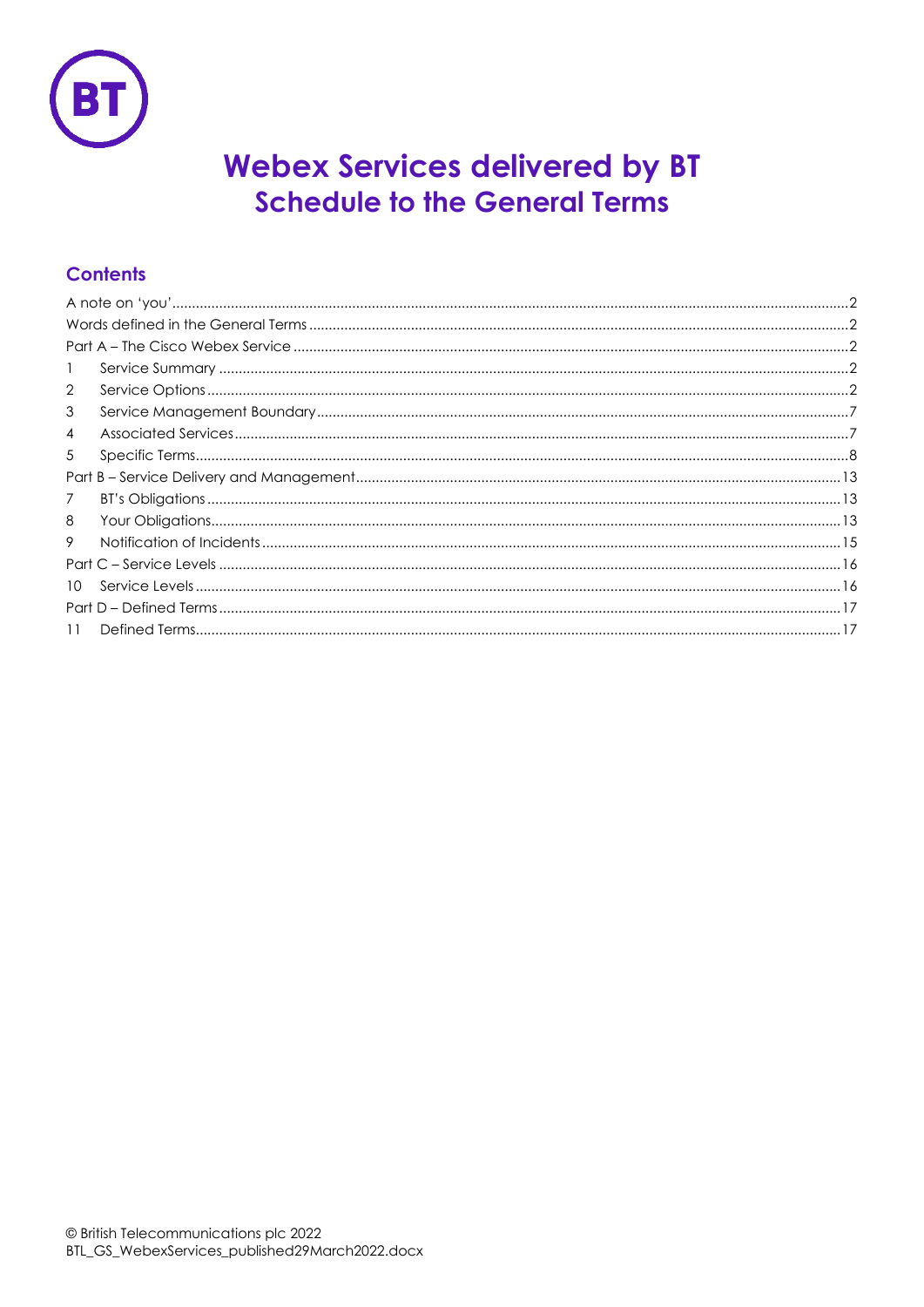

#### <span id="page-1-0"></span>**A note on 'you'**

'You' and 'your' mean the Customer.

#### <span id="page-1-1"></span>**Words defined in the General Terms**

Words that are capitalised but have not been defined in this Schedule have the meanings given to them in the General Terms.

## <span id="page-1-2"></span>**Part A – The Cisco Webex Service**

#### <span id="page-1-3"></span>**1 Service Summary**

BT will provide you with a right to access and use the cloud-based collaboration software comprising any of the Service Options as set out in any applicable Order up to the point of the Service Management Boundary as set out in Paragraph [3](#page-6-0) ("**Webex Services delivered by BT**").

#### <span id="page-1-4"></span>**2 Service Options**

BT will provide you with any of the following options ("**Service Options**") as set out in any applicable Order and in accordance with the details as set out in that Order:

#### <span id="page-1-5"></span>2.1 **Webex Meetings**

Webex Meetings is a cloud-based web and video conferencing service that enables global and virtual teams to collaborate on mobile devices and standards-based video systems in real time. You can select from Subscriptions Licences options which offer differing Service Models depending on the Subscription Licence selected. More information is set out in the Product Description.

#### 2.1.1 **Named User**

- (a) You will have the option to choose between the following Service Models when you order Named User Subscription Licences:
	- (i) Meetings Suite; or
	- (ii) any combination of Meetings, Training, Events and Support.
- (b) You will find more detailed descriptions of Service Models mentioned in this Paragraph 2.1.1 in the Product Description.

#### 2.1.2 **Active User**

- (a) Active User Subscription Licences provide your entire organization with access to the Service in any Subscription Year while only requiring to purchase the number of Active Users who host a Webex Meeting.
- (b) BT will invoice you based on the number of Active Users on any applicable Order, that may increase during the Minimum Period of Service or the Renewal Period.
- (c) At the beginning of the Minimum Period of Service your number of Committed Active Users will be included in the Order and will be:
	- (i) the greater of 40 Active Users or 15 per cent of your Knowledge Workers, where the Active User SKUs in the Order are described as "Flex"; or
	- (ii) the greater of 40 Active Users or the number of Active Users stated in the Order, where the Active User SKUs in the Order are described as "Flex 3";
	- (iii) The current number of Active Users on any Sites covered by an existing Webex agreement that is being transferred to an Active User agreement (existing Webex agreement includes either where you are transferring an existing BT Webex agreement to Active User from another licence type or when you are moving to a Webex agreement with BT from a Webex agreement with another supplier).
- (d) Each Active User receives a unique Account that may not be shared or used by anyone other than the designated User.
- (e) When the actual number of Active Users exceeds five times the number of your Committed Active Users, including during the first Subscription Year, BT will adjust the number of Active Users, so that it would equal the actual number of Active Users.
- (f) If, at the end of each Subscription Year in the Minimum Period of Service or Renewal Period, your Active User Average exceeds the Committed Active Users on any applicable Order, the Committed Active Users will be increased to be equal to that Active User Average. BT will invoice you for the additional Active Users and your Minimum Revenue Commitment for the remainder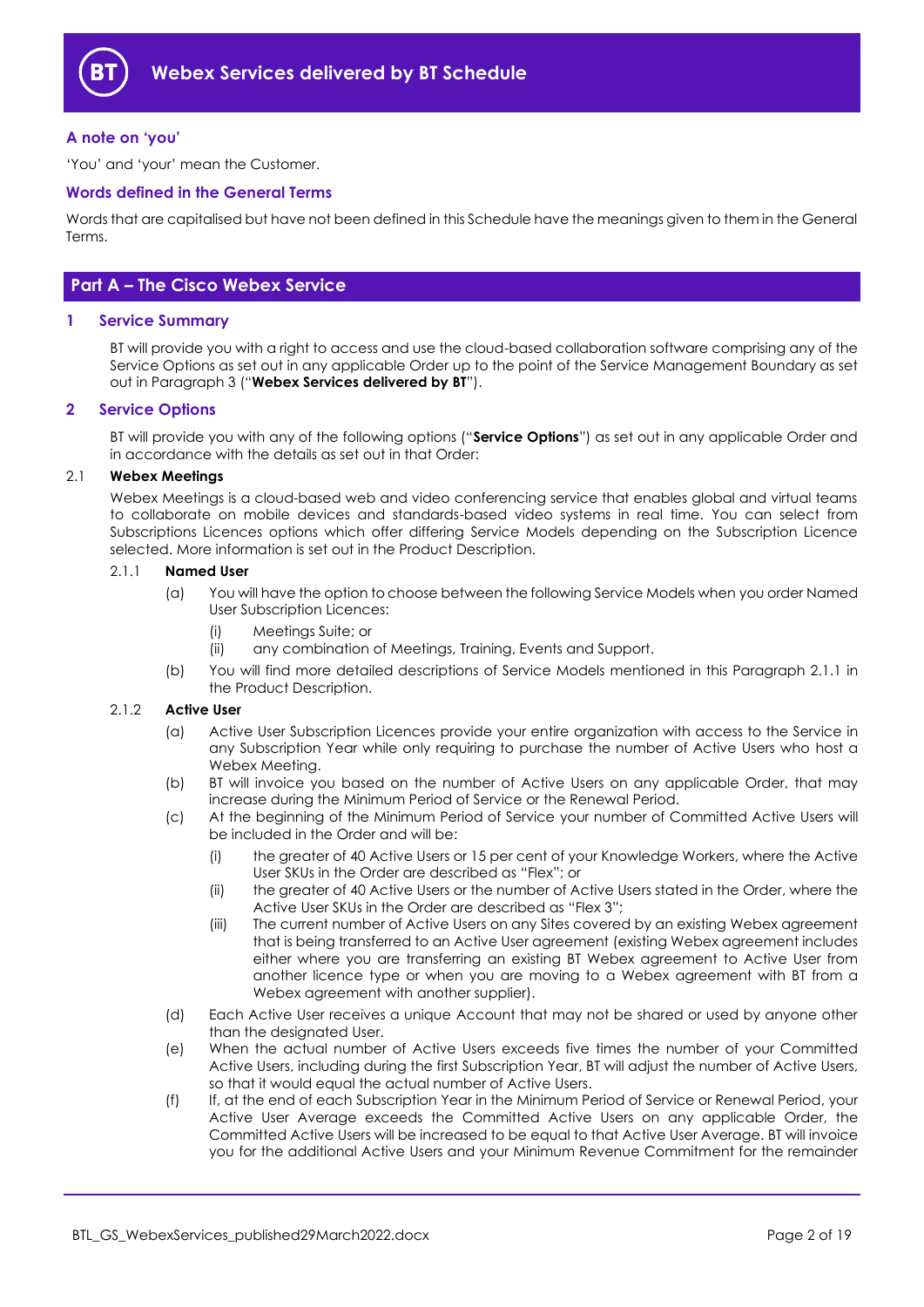

of the Minimum Period of Service or Renewal Period will increase to reflect the higher Active User count.

- (g) You will not decrease your Committed Active User quantity during the Minimum Period of Service or during any applicable Renewal Period(s).
- (h) You will find more detailed descriptions on the Active User features in the Product Description.

#### 2.1.3 **Enterprise Agreement**

- (a) You may use up to the Growth Allowance for your Enterprise Agreement Subscription Licences.
- (b) You will purchase an Enterprise Agreement Subscription Licence for all Knowledge Workers.
- (c) The minimum Enterprise Agreement Subscription Licences is the greater of:
	- (i) the number of your Knowledge Workers at the date of any applicable Order, adjusted annually for growth; or
	- (ii) 250 Enterprise Agreement Subscription Licences.
- (d) Each subscribed employee will receive a Named User Subscription Licence.
- (e) BT will review your Growth Allowance at the end of each Subscription Year. If you use more Subscription Licences than the Growth Allowance, BT will adjust the quantity for the next Subscription Year and BT will invoice you for the updated quantity.
- (f) You will not decrease your Knowledge Worker count in any Subscription Year.
- (g) If you exceed your Initial Growth Cap BT reserves the right to adjust the scope of the number of Enterprise Agreement Subscription Licences by the amount of the Initial Growth Cap plus the overage.
- (h) You cannot meet Minimum Revenue Commitment by combining purchases of Enterprise Agreement Subscription Licenses across the Services.
- (i) You will find more detailed description on the Enterprise Agreement features in the Product Description.
- 2.1.4 You will be responsible for providing the Internet connectivity to the Webex Meetings directly with the Supplier.

#### <span id="page-2-0"></span>2.2 **Audio Service**:

- 2.2.1 Audio Service is an audio conferencing Service Option that integrates into Webex Meetings using either Cisco Cloud Connected Audio ("**CCA**"), or Cisco Direct Audio (**"Cisco Audio"**), VoIP or a combination of VoIP with either CCA or Cisco Audio. You will select which method of Audio Service you would like on the Order. You are required to select Audio Service as a Service Option if you have Webex Meetings.
- 2.2.2 Audio Service will only be available where you have purchased Webex Meetings as part of your Service.

#### 2.2.3 **Cisco Audio**

- (a) Your Webex Meetings licence may include Cisco Toll Dial-In for selected countries.
	- (i) Cisco Toll Dial-In is included in the following Webex Meetings subscriptions:
		- i. Enterprise Agreement;
		- ii. Active User;
		- iii. Webex Meetings Suite;
		- iv. Webex Meetings Named User.

All other licence types including Named User Event, Named User Training and Named User Support will incur an additional Charge when Cisco Toll Dial-In is selected.

- (ii) Full list of selected dial in countries will be set out in any applicable Order. You will purchase any additional audio via add-ons.
- (b) The additional add-ons enable access to additional countries, call back, call-in countries that are not included in licence and /or toll free. You can purchase these additions via fixed monthly audio packages as well as committed and uncommitted minutes.
- <span id="page-2-1"></span>(c) As part of Cisco Audio you may choose any of the following:
	- (i) a global Cisco Audio access provided by the Supplier ("**Fixed Rate Audio**"). Fixed Rate Audio is available only with a licence that includes Webex Meetings and will be charged to you as a flat monthly plan for the Minimum Period of Service and any Renewal Period(s).

The plans available include:

- i. Bridge Country Call Back;
- ii. Australia Bridge Country Call Back,
- iii. Global Call Back; and
- iv. Bridge Country Call Back plus Toll Free.

If additional audio is required in addition to the Fixed Rate Audio, you will select this from the other audio options.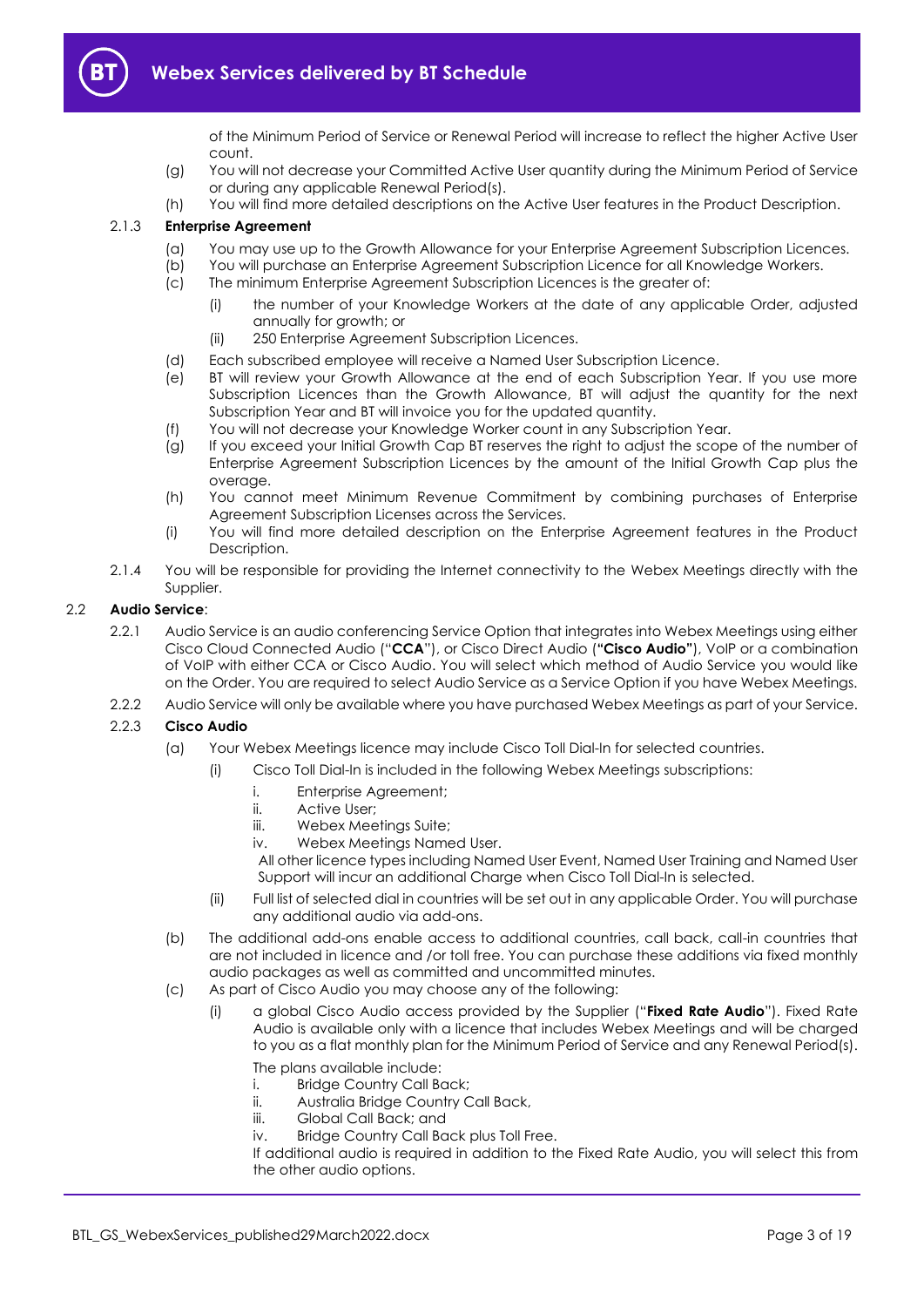

The countries included in each selected plan are set out in any applicable Order.

(ii) Bridge country audio which will be defined based on your provisioned Cisco Webex Site locale, which is normally based on your billing address and time zone. There are three Cisco Audio bridge countries: United States, United Kingdom, and Singapore, as specified in the Order<sub>.</sub>

Cisco Audio services are provided and billed at the bridge country rates for each of these countries as follows:

- i. United States: for customers that are provisioned in the United States, bridge country services and rates apply to U.S. toll-free dial-in and to the United States and Canada for callback;
- ii. United Kingdom: for customers that are provisioned in the United Kingdom, bridge country services and rates apply to U.K. toll-free dial-in and to the U.K. for callback;
- iii. Singapore: For customers that are provisioned in Singapore, bridge country services and rates apply to Singapore toll-free dial-in, to U.S. toll-free dial-in, and to Singapore for callback.
- (d) The following terms will apply:
	- (i) Committed Monthly Spend for Cisco Audio will cover the global Cisco Audio access provided by the Supplier to connect audio to a Webex Meeting. BT will invoice you for audio access with a minimum commitment per month as stated in the Order for the Minimum Period of Service and any Renewal Period(s). Uncommitted Minutes will be charged for any minutes used in excess of the Committed Monthly Spend. The plans available include:
		- i. Bridge Country Toll Call In Commitment;
		- ii. Global Toll Call In Commitment (only required if licence other than Webex Meetings Enterprise Agreement, Active User or Named User is purchased);
		- iii. Premium Toll Call In Commitment:
		- iv. Bridge Call Back Commitment; and
		- v. Global Call Back Commitment.

The Order includes the Usage Charges for each country and the countries included in the selected plan.

- <span id="page-3-1"></span>(ii) Uncommitted Audio Monthly Spend means global Cisco Audio access provided by the Supplier charged to the Customer uncommitted per month for the Minimum Period of Service and any Renewal Period(s) ("**Uncommitted Audio Monthly Spend**"). Usage Charges apply and will be charged to all minutes not covered by Committed Minutes charge. If Committed Minutes are purchased and that commitment is exceeded, then these Usage Charges will apply and be charged for any minutes used in excess of the Committed Monthly Spend. The plans available include:
	- i. Bridge Country Toll Call In Uncommitted;
	- ii. Global Toll Call In Uncommitted (only required if licence other than Webex Meetings Enterprise Agreement, Active User or Named User is purchased);
	- iii. Premium Toll Call In Uncommitted:
	- iv. Bridge Call Back Uncommitted; and
	- v. Global Call Back Uncommitted.

The Order includes the Usage Charges for each country and the countries included in the selected plans.

<span id="page-3-0"></span>2.3 **Flex Calling Licenses and Flex Contact Centre Licences**: Flex Calling Licences is a Service Option that provides the Licences required to access the on-premise (CUCM) or partner hosted (OCC) telephony ("**Flex Calling Licenses**"). Flex Contact Centre Licences is a Service Option that provides the Licences required to access onpremise contact centre ("**Flex Contact Centre Licences**"). Any service delivered by BT that utilises Flex Calling Licenses or Flex Contact Centre Licences will be covered by a separate agreement / schedule.

#### 2.3.1 **Named User**

Under the Named User buying model, BT will charge you based on the quantity of Named User accounts that you order, regardless of usage.

#### 2.3.2 **Enterprise Agreement**

- (a) You may use up to the Growth Allowance for your Enterprise Agreement Subscription Licences.
- (b) You will purchase an Enterprise Agreement Subscription Licence for all Knowledge Workers.
- (c) The minimum Enterprise Agreement Subscription Licences is the greater of: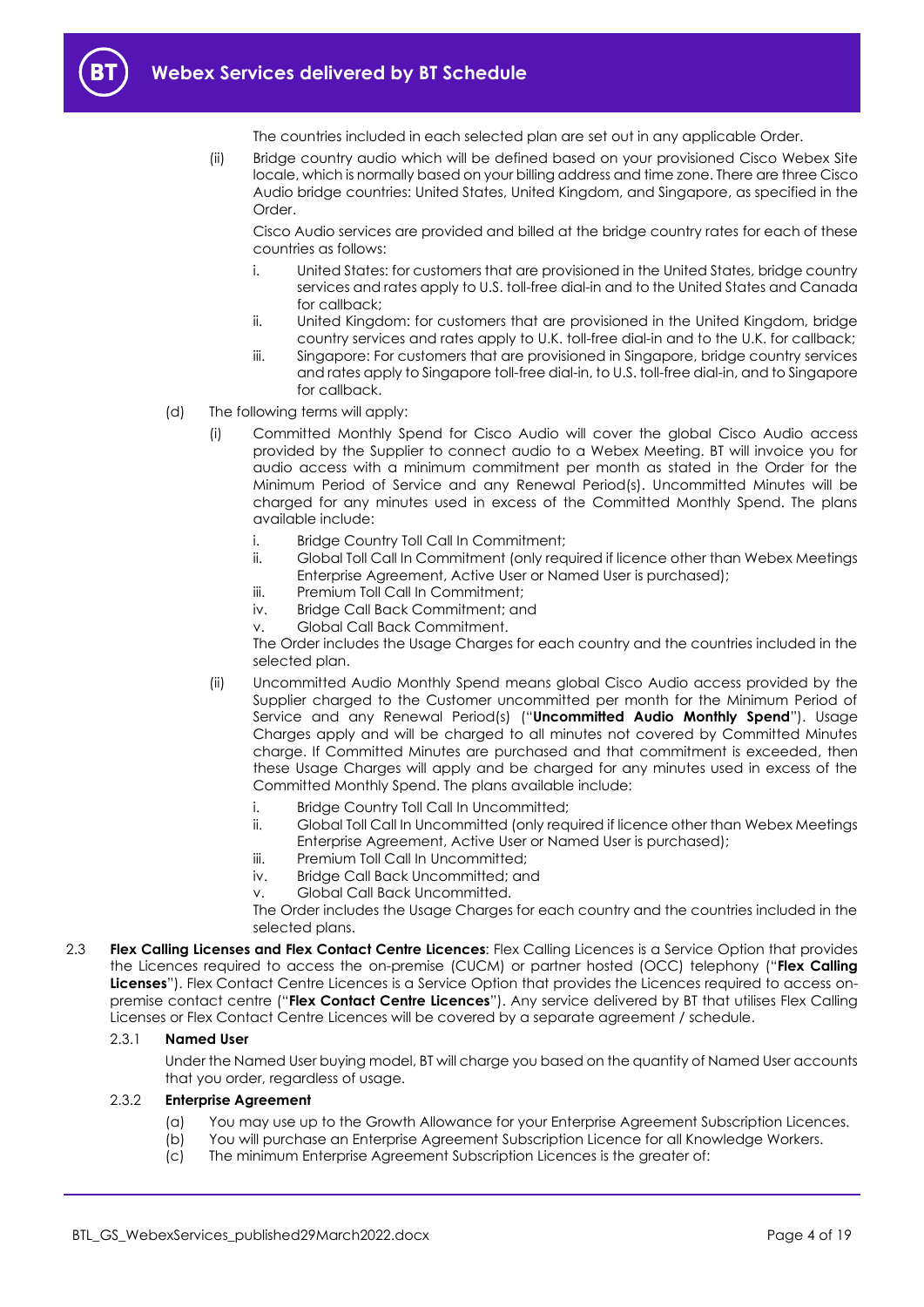

- (i) the number of your Knowledge Workers at the date of any applicable Order, adjusted annually for growth; or
- (ii) 250 Enterprise Agreement Subscription Licences.
- (d) Each subscribed employee will receive a Named User licence.
- (e) BT will review your Growth Allowance at the end of each Subscription Year. If you use more Enterprise Agreement Licences than the Growth Allowance, BT will adjust the quantity for the next Subscription Year and BT will invoice you for the updated quantity.
- (f) You will not decrease your Knowledge Worker count in any Subscription Year.
- (g) If you exceed your Initial Growth Cap BT reserves the right to adjust the scope of the number of Enterprise Agreement Subscription Licences by the amount of the Initial Growth Cap plus the overage.
- (h) You cannot meet Minimum Revenue Commitment by combining purchases of Enterprise Agreement Subscription Licenses across the Services.
- (i) You will find more detailed description on the Enterprise Agreement features in the Product Description.
- <span id="page-4-1"></span>2.4 **Webex App:** Webex App is a cloud based single application that delivers the end user experience for messaging, meetings and calling provided when you have Webex Meetings, Webex Calling or Flex Calling Licences. (**"Webex App**").
- <span id="page-4-2"></span>2.5 **Webex Assist:** Webex Assist is provided by the Supplier, live event support with the Supplier's agent that requires that you have an existing Webex Meetings Account ("**Webex Assist**").
	- 2.5.1 You will engage with the Supplier's Webex Assist team for delivery of this service. The Supplier will coordinate with you and manage the event on your behalf.
	- 2.5.2 You will be responsible for contacting the Supplier to schedule the event and manage before, during and after the event directly with the Supplier's Webex Assist team. The Supplier will provide support before, during and after such event.
	- 2.5.3 Webex Assist will only be available where you have purchased Webex Meetings as part of your Service.
- 2.6 **Cloud Device Registration Licences**: Cloud Device Registration Licences provide the ability to register and use the Supplier's video devices. Once cloud devices are registered, you will be able to use the device and connect to Webex Meetings or Webex Calling, subject to meeting deployment requirements.
	- 2.6.1 BT may provide Cloud Device Registration Licences where you have purchased Webex Meeting or Webex Calling as part of your Service, or as a standalone service.

#### <span id="page-4-0"></span>2.7 **Cisco Webex Video Integration for Microsoft Teams (VIMT)**:

- 2.7.1 VIMT allows connectivity of video endpoints (including the Supplier's endpoints and third-party SIP endpoints) to Microsoft Teams meetings. VIMT utilizes Microsoft's CVI to connect to Microsoft Teams meetings via Webex architecture.
- 2.7.2 You will purchase Active Endpoint Licences in order to use VIMT.
- 2.7.3 BT will not be responsible for the meetings, including all telecom requidory requirements in the jurisdictions Microsoft supports the meetings.
- 2.7.4 You will be responsible for all infrastructure and all components, including any Microsoft Teams components, as set out in the relevant Deployment Guide(s).
- 2.7.5 Any support provided by BT for any elements of your infrastructure or any other of your components will be covered by a separate agreement/ schedule.
- 2.7.6 The Supplier will be responsible for the Webex architecture, Webex connectivity with your infrastructure and its connectivity with Microsoft Teams.

#### 2.7.7 **Active Endpoints**

- (a) Your right to use the VIMT is based on the number of Active Endpoint Licences outlined in the Order and this may change depending on the number of Active Endpoints used. BT will charge you for the greater of:
	- (i) the quantity of Active Endpoint Licences outlined in the Order; or
	- (ii) the increased number of Active Endpoint Licences based on the following criteria:
		- i. beginning on the Service Start Date, BT will measure your usage by calculating the number of Active Endpoints in your organization that access the VIMT;
		- ii. You are allowed overage ("bursting") in an amount up to 10 per cent of the number of Active Endpoints Licences in your Order. BT will not charge you for such bursting unless and until it exceeds, on average per rolling 30-day period, 10 per cent of the number of Active Endpoints in your Order in a given 90-day period;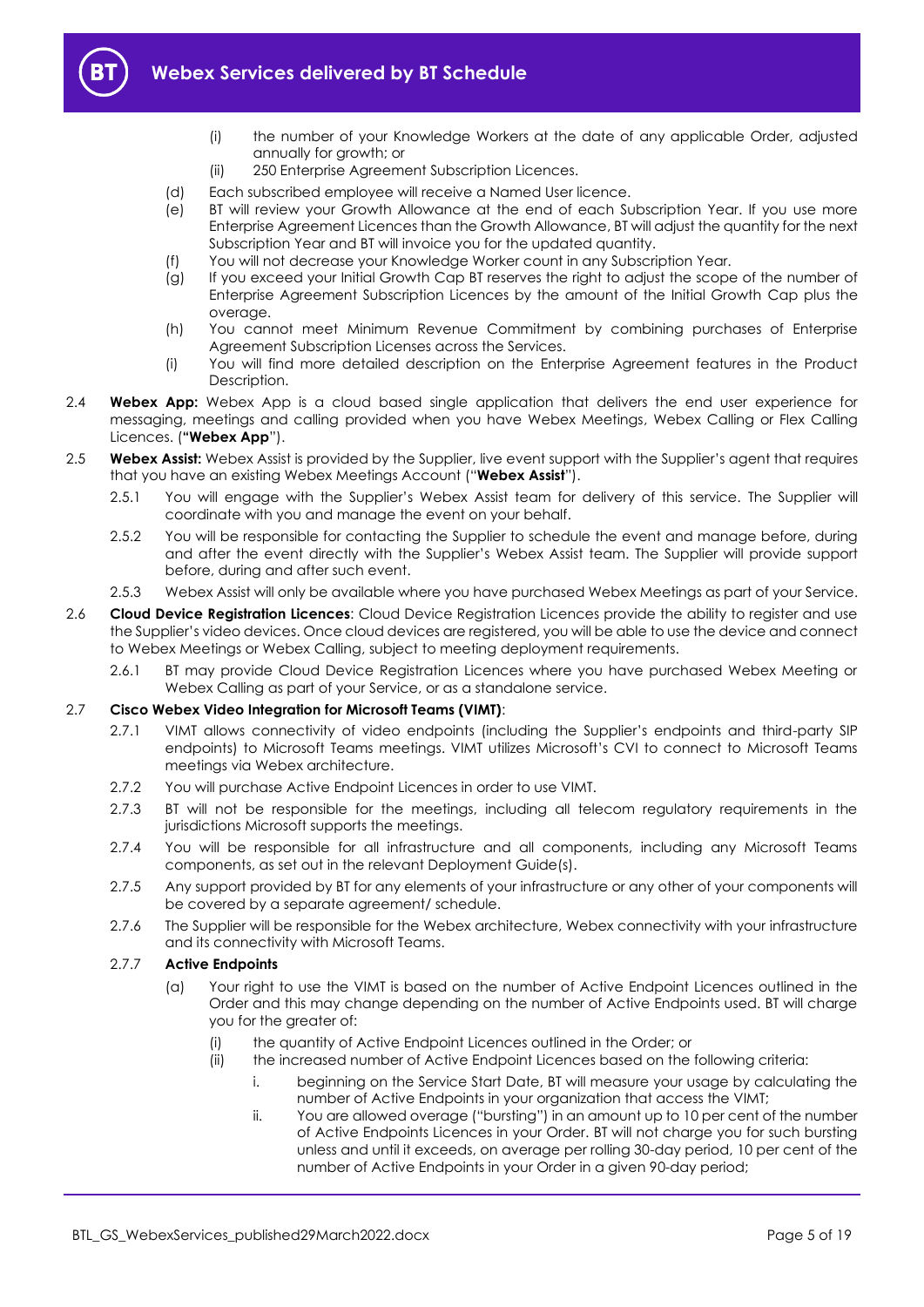

- iii. BT may charge you with some additional Charges on a go-forward basis for such bursting based on your actual use in excess of the bursting allowance, and BT may increase the number of Active Endpoint Licences accordingly, beginning in the next 90-day period and continuing for any applicable Renewal Period(s).
- 2.8 **Webex Calling**: Webex Calling is a subscription-based service hosted in the Supplier's cloud that provides a full business telephone system without the requirement of on-premise equipment (**"Webex Calling")**.
	- 2.8.1 You may choose any of the following BT Webex Calling User types:
		- (a) BT Professional User a User with up to five configured devices of which a maximum of one IP SIP or SCCP handset is permitted and up to four soft clients, on PC's, laptop's, IOS and Android; and
		- (b) BT Workspace User a User with a single device and for shared use and common area locations, phone (e.g. hot desk and lobby phone).

Both User types are available under Webex Calling Named User and Enterprise Agreement buying model.

#### 2.8.2 **Named User**

Under the Named User buying model, BT will charge you based on the quantity of Named User accounts that you order, regardless of usage.

#### 2.8.3 **Enterprise Agreement**

- (a) You may use up to the Growth Allowance for your Enterprise Agreement Subscription Licences.
- (b) You will purchase an Enterprise Agreement Subscription Licence for all Knowledge Workers.
- (c) The minimum Enterprise Agreement Subscription Licences is the greater of:
	- (i) the number of your Knowledge Workers at the date of any applicable Order, adjusted annually for growth; or
	- (ii) 250 Enterprise Agreement Subscription Licences.
- (d) Each subscribed employee will receive a Named User licence.
- (e) BT will review your Growth Allowance at the end of each Subscription Year. If you use more Enterprise Agreement Subscription Licences than the Growth Allowance, BT will adjust the quantity for the next Subscription Year and BT will invoice you for the updated quantity.
- (f) You will not decrease your Knowledge Worker count in any Subscription Year.
- (g) If you exceed your Initial Growth Cap BT reserves the right to adjust the scope of the number of Enterprise Agreement Subscription Licences by the amount of the Initial Growth Cap plus the overage
- (h) You cannot meet Minimum Revenue Commitment by combining purchases of Enterprise Agreement Subscription Licenses across the Services.
- (i) You will find more detailed description on the Enterprise Agreement features in the Product Description.
- <span id="page-5-0"></span>2.9 **Support Services:** BT will provide the following Support Service for Webex Meetings and the associated Audio Service, Webex App and Webex Calling in addition to the Service Desk, as agreed with BT and as set out in any applicable Order:
	- 2.9.1 technical support, troubleshooting, diagnostics and incident resolution based on the priority levels in the Product Description which BT may change from time to time:
		- (a) Priority 1 service outage or significant degradation affecting all or significant numbers of Users' ability to use the Service, where no workaround is available;
		- (b) Priority 2 a significant interruption to Users' ability to fully use all features of the Service with other functionalities remaining Operational;
		- (c) Priority 3 minimal interruption to the Service that does not prevent the operation of the Service, issue affecting individual Users; and
		- (d) Priority 4 the Service is Operational. Requests for information, password resets, global access numbers.
	- 2.9.2 creation, administration and management of the Service including sending communications to Users with on-going guidance and advice on how to best use the Service. In order for BT to deliver, support, monitor and manage the Service as described in this schedule, you will provide BT with full administration access to your Customer Org;
	- 2.9.3 strategy planning to help adoption of the Service by Users;
	- 2.9.4 access to the Webex Control Hub which will provide you with the administration rights enabling you to: (a) view an overview of the Service;
		- (b) access to self-serve register and create new user Accounts for Webex Meetings and Webex Calling;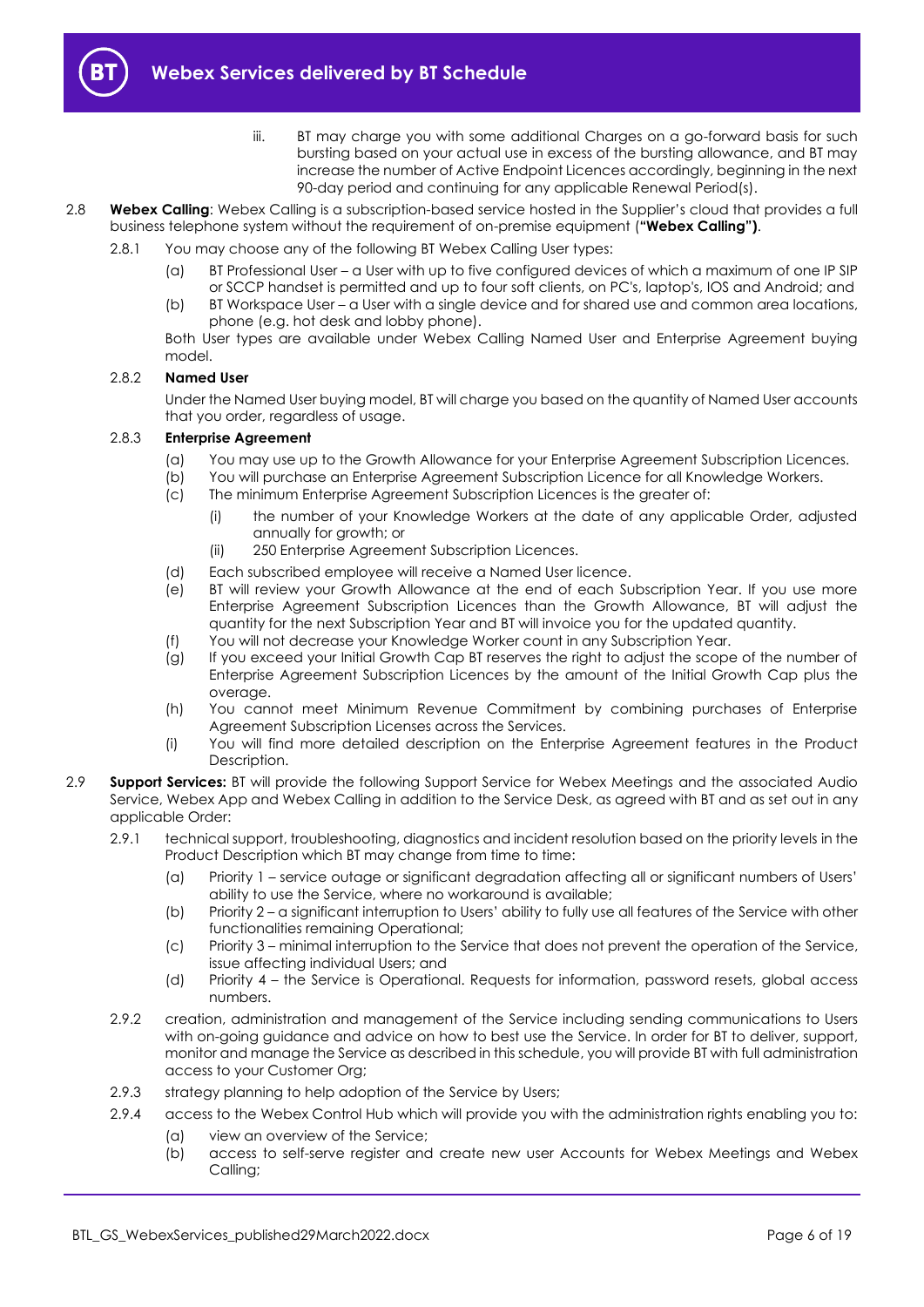

- (c) access usage reports and service diagnostics;
- (d) access training materials;
- (e) access global access numbers to use the Service (Audio Service associated with Meetings only);
- (f) ability to enter User configurations for the service; and
- 2.9.5 access to a User portal to configure your Users' Accounts.
- <span id="page-6-3"></span>2.10 **Service Integration Assistance:** BT will provide you with Service Integration Assistance as set out in any applicable Order. Such Service Integration Assistance will be limited to design and scoping, and will not include the provision of the Service Integrations, and will be subject to:
	- 2.10.1 confirmation from BT that applications or software you request to integrate with the Service is compatible with the Service;
	- 2.10.2 you ensuring that you have all necessary consents, licences or other authorisations required to use, and allow BT to integrate, the applications or software with the Service;
	- 2.10.3 you owning the design, support, and deployment of the Service Integration; and
	- 2.10.4 you complying with all instructions, implementation and deployment steps that BT notifies you of.
- 2.11 **Co-branding:** Where you require co-branding of the Service this will be set out in the Order and the specific details of the co-branding required will be agreed between the Parties.

Service Options may not be available in all countries.

#### <span id="page-6-0"></span>**3 Service Management Boundary**

- <span id="page-6-4"></span>3.1 BT will provide and manage the Service in accordance with Parts A, B and C of this Schedule and as set out in any applicable Order.
	- For the Audio Service:
	- 3.1.1 for CCA, BT will be responsible for the BT audio architecture and connectivity up to the Supplier's architecture and the PSTN audio access provided by BT, the Supplier will be responsible for the audio bridge, associated architecture and connectivity to Internet/BT connections; and
	- 3.1.2 for Cisco Audio, the Supplier will be responsible for all of the audio architecture including the Supplier's audio bridge, associated architecture and PSTN audio access provided by the Supplier. For the avoidance of doubt, neither BT nor the Supplier are responsible for the connections to the Audio Service such as mobile connectivity, quality issues caused by Internet (including wifi) or local network issues.

For Webex Calling:

3.1.3 BT will only be responsible for the BT PSTN architecture and connectivity up to the Supplier's architecture and the PSTN audio access provided by BT.

#### ("**Service Management Boundary**").

- 3.2 BT is not responsible for any Service degradation, impairment or unavailability associated with the Internet.
- 3.3 BT will have no responsibility for the Service outside the Service Management Boundary.
- 3.4 BT does not make any representations, whether express or implied, about whether the Service will operate in combination with any Customer Equipment or other equipment and software.
- 3.5 BT will have no responsibility for any Service impairment caused by User equipment or Customer Equipment.

#### <span id="page-6-1"></span>**4 Associated Services**

<span id="page-6-2"></span>4.1 Enabling Services

You will ensure that you have the following services in place and that are necessary for the Service to function and will ensure that these services meet the minimum technical requirements that BT specifies (the "**Enabling Services**"):

- 4.1.1 any hardware or equipment required to access the Service;
- 4.1.2 an Internet connection in place that will connect to the Service; and
- 4.1.3 if you have ordered Flex Calling Licenses as specified in the Order, you need to have delivered the infrastructure required to support use of the Flex Calling Licences;
- 4.1.4 if you have ordered Flex Contact Centre Licenses as specified in the Order, you need to have delivered the infrastructure required to support use of the Flex Calling Licences;
- 4.1.5 if you have ordered VIMT as specified in the Order, you need to have delivered the infrastructure required to support the use of the VIMT including video, bandwidth and Microsoft Teams;
- 4.1.6 If you have ordered Webex Calling licences as specified in the Order, you need to have a PSTN audio access provided by BT.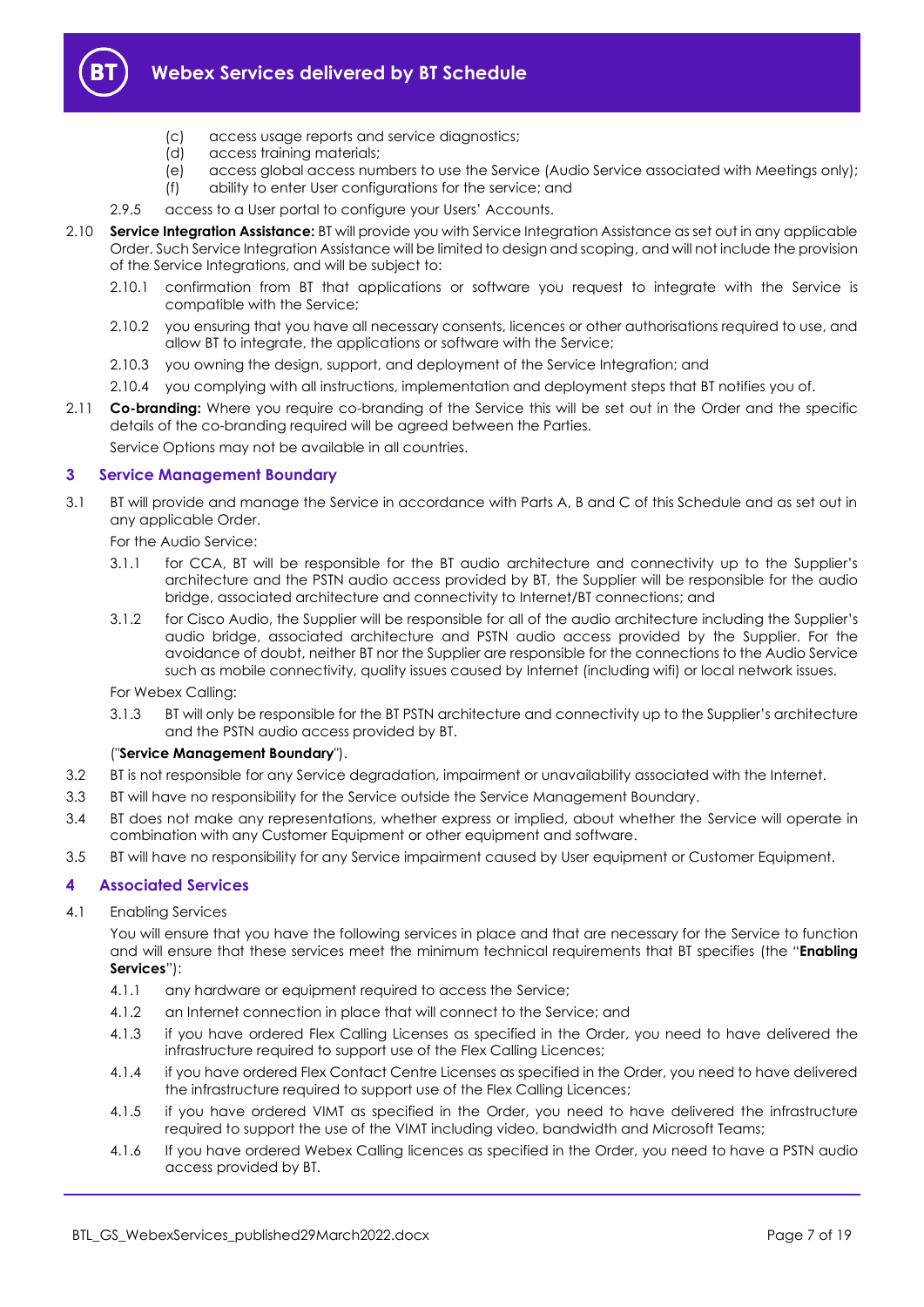

If BT provides you with any services other than the Service (including, but not limited to any Enabling Service) this Schedule will not apply to those services and those services will be governed by their separate terms.

- 4.2 Flex Calling: Smart Accounts
	- 4.2.1 Smart Accounts are required to enable the use of on-premises licences.
	- 4.2.2 Smart Account is a service provided by the Supplier directly to you and BT accepts no liability for the service.
	- 4.2.3 Where the Supplier provides you with a Smart Account, you will:
		- (a) Provide BT with your Smart Account details on the Order;
		- (b) Ensure your subscription to the Smart Account has permanent access to a license management solution; and
		- (c) Manage usage and ensure Flex Calling Licenses purchased are equal or greater than licenses in use.

#### <span id="page-7-0"></span>**5 Specific Terms**

#### 5.1 **Minimum Period of Service, Minimum Revenue Commitment and Renewal Periods**

- 5.1.1 Subject to Paragraph [5.7.7,](#page-10-0) unless one of us gives Notice to the other of an intention to terminate the Service at least 45 days before the end of the Minimum Period of Service or a Renewal Period, at the end of the Minimum Period of Service or Renewal Period the Service will automatically extend for a Renewal Period and both of us will continue to perform each of our obligations in accordance with the Contract except that the Charges may change as set out in Paragraph [5.1.3.](#page-7-1) The Renewal Period will continue to automatically extend until Notice to terminate is given by either of us.
- 5.1.2 If either of us gives Notice to the other of an intention to terminate the Service at least 45 days before the end of the Minimum Period of Service or a Renewal Period, BT will cease delivering the Service on the last day of the Minimum Period of Service or subsequent Renewal Period.
- <span id="page-7-1"></span>5.1.3 BT may make changes to this Schedule or the Charges to ensure compliance with Applicable Law or as set out in Paragrap[h 5.8.5.](#page-10-1) Where you do not agree to such change you can terminate the Service in accordance with Paragraph [5.2.](#page-7-2)
- 5.1.4 In addition to Paragraph [5.1.3,](#page-7-1) BT may propose changes to this Schedule or the Charges (or both) by giving you Notice at least 45 days prior to the end of the Minimum Period of Service and each Renewal Period ("**Notice to Amend**").
- <span id="page-7-3"></span>5.1.5 Within 45 days of any Notice to Amend, you will provide BT Notice:
	- (a) agreeing to the changes BT proposed, in which case those changes will apply from the beginning of the following Renewal Period;
	- (b) requesting revisions to the changes BT proposed, in which case both of us will enter into good faith negotiations during the remainder of that Minimum Period of Service or Renewal Period, as applicable, and, if agreement is reached, the agreed changes will apply from the beginning of the following Renewal Period; or
	- (c) terminating the Contract at the end of the Minimum Period of Service or Renewal Period, as applicable.
- <span id="page-7-4"></span>5.1.6 If we have not reached agreement in accordance with Paragraph [5.1.5\(b\)](#page-7-3) by the end of the Minimum Period of Service or the Renewal Period, the terms of this Schedule will continue to apply from the beginning of the following Renewal Period unless you give Notice in accordance with Paragraph [5.1.5\(c\)](#page-7-4) or BT may give Notice of termination, in which case BT will cease delivering the Service on the last day of the Minimum Period of Service or subsequent Renewal Period as applicable.
- <span id="page-7-7"></span>5.1.7 During the Minimum Period of Service and any Renewal Period you will commit to spend the total revenue amount equal to the Committed Monthly Spend, as specified in any Order, charged each month for the duration of the Minimum Period of Service and any Renewal Periods (**"Minimum Revenue Commitment"**).

#### <span id="page-7-2"></span>5.2 **Termination for Convenience**

Subject to a different notice period being given in accordance with Paragrap[h 5.7.7,](#page-10-0) for the purposes of Clause 17 of the General Terms, either of us may, at any time after the Service Start Date and without cause, terminate the Service by giving 45 days' Notice to the other.

#### <span id="page-7-6"></span><span id="page-7-5"></span>5.3 **Termination Charges**

#### 5.3.1 **Termination Charges**

If you terminate the Contract or the Service for convenience in accordance with Clause 17 of the General Terms and Paragraph [5.2](#page-7-2) of this Schedule or BT terminates the Service for your breach in accordance with Clause 18 of the General Terms, you will pay BT: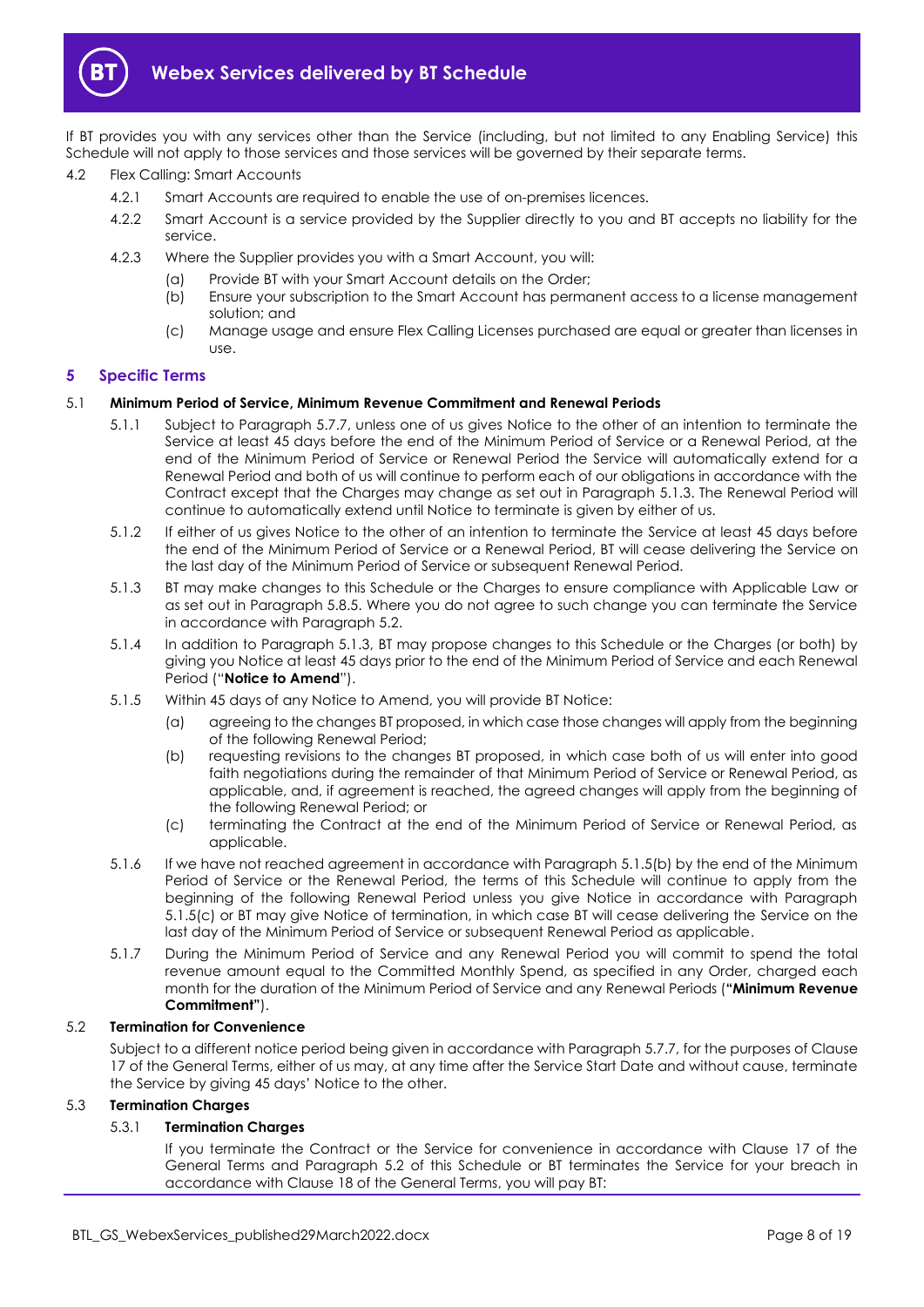

- (a) all outstanding Charges or payments due and payable under the Contract;
- (b) De-installation Charges; and
- (c) any other Charges as set out in any applicable Order and any charges reasonably incurred by BT from a supplier as a result of the early termination.
- 5.3.2 In addition to the Charges set out at Paragraph [5.3.1](#page-7-5) above, if you terminate the Service for convenience in accordance with Clause 17 of the General Terms and Paragraph [5.2](#page-7-2) of this Schedule or BT terminates the Service for your breach in accordance with Clause 18 of the General Terms during the Minimum Period of Service or Renewal Period you will pay Termination Charges, as compensation, equal to the greater of 100 per cent of the Minimum Revenue Commitment, or where there is no Minimum Revenue Commitment then 100% of the Recurring Charges, for any remaining months of the Minimum Period of Service or Renewal Period.
- 5.3.3 The payment of Termination Charges will not be BT's sole and exclusive remedy where BT terminates in accordance with Clause 18 of the General Terms.

#### 5.4 **Service Transition**

- 5.4.1 If you are transitioning your existing services to BT, you will provide any information or address BT requests within a reasonable period of time before the Operational Service Start Date.
- <span id="page-8-0"></span>5.4.2 Where applicable, BT will provide you with a list of information that you will provide in order to migrate / provision your service to BT.
- 5.4.3 Any changes to the information provided in accordance with Paragraph [5.4.2](#page-8-0) will be made in writing and:
	- (a) may cause delay to the transition of your service or the Operational Service Start Date; and
	- (b) may result in a change to the Charges to reflect the revised scope of the Service.
- 5.4.4 You will provide reasonable technical support to any transitioning services before and after the Operational Service Start Date.
- 5.4.5 You will provide data required for service set up in the format defined by BT. You will be responsible for the commercial impact of any delays caused by your failure to deliver data in the required format.

#### <span id="page-8-1"></span>5.5 **Access to Emergency Services**

- 5.5.1 You acknowledge that the Webex Calling Service does not qualify as a full replacement of a PSTN service and that:
	- (a) your PSTN contract with BT outlines BT's obligations for the PSTN services provided by BT;
	- (b) except that where applicable laws require the Webex Calling Service to meet certain emergency access requirements these terms shall apply:
		- (i) you have obligations you must fulfil in order for the Webex Calling service to be compliant with applicable emergency access rules. BT will highlight your obligations in instructions provided at onboarding. Failure to cooperate with BT's instructions may put you at risk for legal liability associated with non-compliance
		- (ii) you must provide and populate the end user's dispatchable address location information. Failure to do so will cause the emergency call to be routed to an operator which will trigger a charge that will be passed to you.
		- (iii) 911 calls from mobile devices will be configured by BT so that the 911 call will be routed via the mobile carrier's network.
		- (iv) Where you will be performing your own compliance with applicable emergency access rules, you will indemnify BT for any proceedings which may occur as a result of your failure to ensure compliance with laws relating to emergency service calling.
- 5.5.2 If the Webex Calling Service is used in conjunction with a third-party SIP service, then you must provide BT with written confirmation that you or your SIP supplier will comply with all regulatory obligations applicable to the provision of PSTN and Voice over IP (VOIP) services.
- 5.5.3 If you use a third party SIP provider, you are responsible for ensuring that your voice service provider provides network CLI in accordance with the regulatory provisions associated with outgoing and incoming voice traffic, the rules and guidelines for CLI handling commonly accepted in the carrier industry, and that its voice service provider (which includes providers of PSTN services or PSTN-equivalent VoIP services) puts appropriate measures in place to enable Users to call the emergency services, to correctly identify the caller's location and to provide such location information to the proper publicsafety answering point. For the purpose of this Paragrap[h 5.5,](#page-8-1) the applicable voice service provider shall include provider of PSTN service or PSTN-equivalent VoIP service.
- 5.5.4 By purchasing Webex Calling from BT, you confirm and agree that: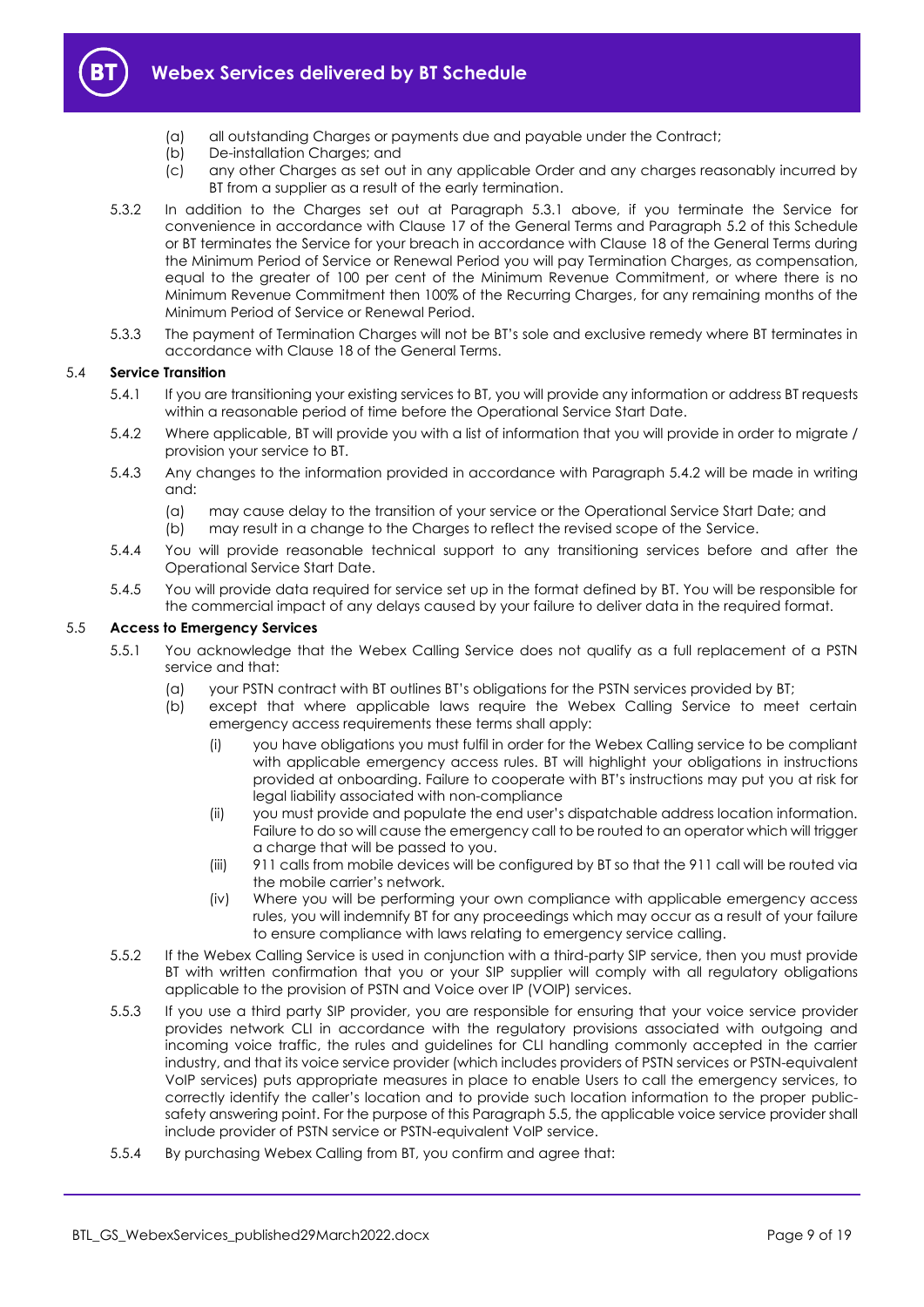



- (a) the Webex Calling Service may not offer all of the features generally expected from a conventional phone line;
- (b) the Webex Calling Service may sometimes be unavailable as a result of things over which BT has no control, for example, the weather, power disruptions and failures of your internet service provider (ISP) or broadband connection and that in such circumstances all services (including access to emergency services) will also be unavailable;
- (c) connectivity to public emergency services is subject to the above and the phone number and automated location details will be provided only to the extent that is technically feasible. As a result, Users may have to provide their location information and phone number verbally to the relevant emergency services operator;
- (d) where you use the Webex Calling Service outside of your Users' normal locations calls may not be connected to the domestic emergency services upon dialing the appropriate emergency number;
- (e) for each VoIP extension or trunk in use, you or your Users must register the physical location where they will be using the Webex Calling Service. Initial location will be registered as a part of subscribing to the Service. It is your or your Users responsibility to maintain the accuracy of their location address if there are any changes. If your service desk does not update BT with changes through the process defined by BT, it may not be possible for emergency operators and authorities to identify Users' locations and phone numbers when they dial emergency services. When they dial emergency services they will need to state their location and phone number promptly and clearly, as emergency operators and authorities may not have this information;
- (f) emergency operators and authorities may not be able to identify the User's phone number in order to call back if CLI was not transmitted by your voice service provider, the call is unable to be completed, is dropped or disconnected, or if Users are unable to speak to tell them the phone number or if the Webex Calling Service is not operational for any reason. Emergency operators and authorities may also not be able to hold the line open in the event that Users disconnect the call;
- (g) it is your responsibility to inform all potential users of the Webex Calling Service of the above limitations and you understand and accept that the Users should always have an alternative means of accessing emergency services;
- (h) BT will not be liable for any failure by you to comply with this Paragraph [5.5,](#page-8-1) and that you will be liable to BT for any Claims, losses, costs, or liabilities incurred or suffered by BT due to your failure to comply with this Paragrap[h 5.5.](#page-8-1)
- (i) You shall indemnify, defend and hold BT, its directors, officers, employees, agents, consultants, contractors, subcontractors, or other representative of BT harmless from any and all claims arising out of Emergency Service calls – including claims of invasion of the right to privacy or confidentiality and any and all claims to extent arising out of any act or omission of you or any User caused or claimed to be caused by installation, operation, presence, condition, occasion or use of Emergency Services features or equipment.

#### <span id="page-9-0"></span>5.6 **Licence**

- 5.6.1 BT grants you a limited, revocable, non-exclusive, non-sub licensable, non-transferrable licence to:
	- (a) use the Service for your own internal business purposes; and
	- (b) in accordance with the terms of this Contract,

("**Licence**").

- 5.6.2 You will not:
	- (a) modify, alter with, repair or otherwise create derivative works of any Software or Supplier Software;
	- (b) reverse engineer, disassemble or decompile the Service or apply any other processes or procedures to derive the source code of any Software or Supplier Software;
	- (c) access or use the Service in a way intended to avoid incurring Charges or exceeding any usage limits or quotas;
	- (d) provide third parties with access to the Service, including without limitation, as part of a service bureau, outsourcing, hosting, managed or any other provisioned service; and
	- (e) except as set out in Paragraph [8.2.9,](#page-13-0) resell or sublicense the Service.

#### 5.7 **EULA and Offer Description and Product Description**

- 5.7.1 BT will only provide the Service if you and your Users:
	- (a) agree to the "End User License Agreement" set out at [www.cisco.com/go/eula](http://www.cisco.com/go/eula) **("EULA")** as applicable to the Services procured; and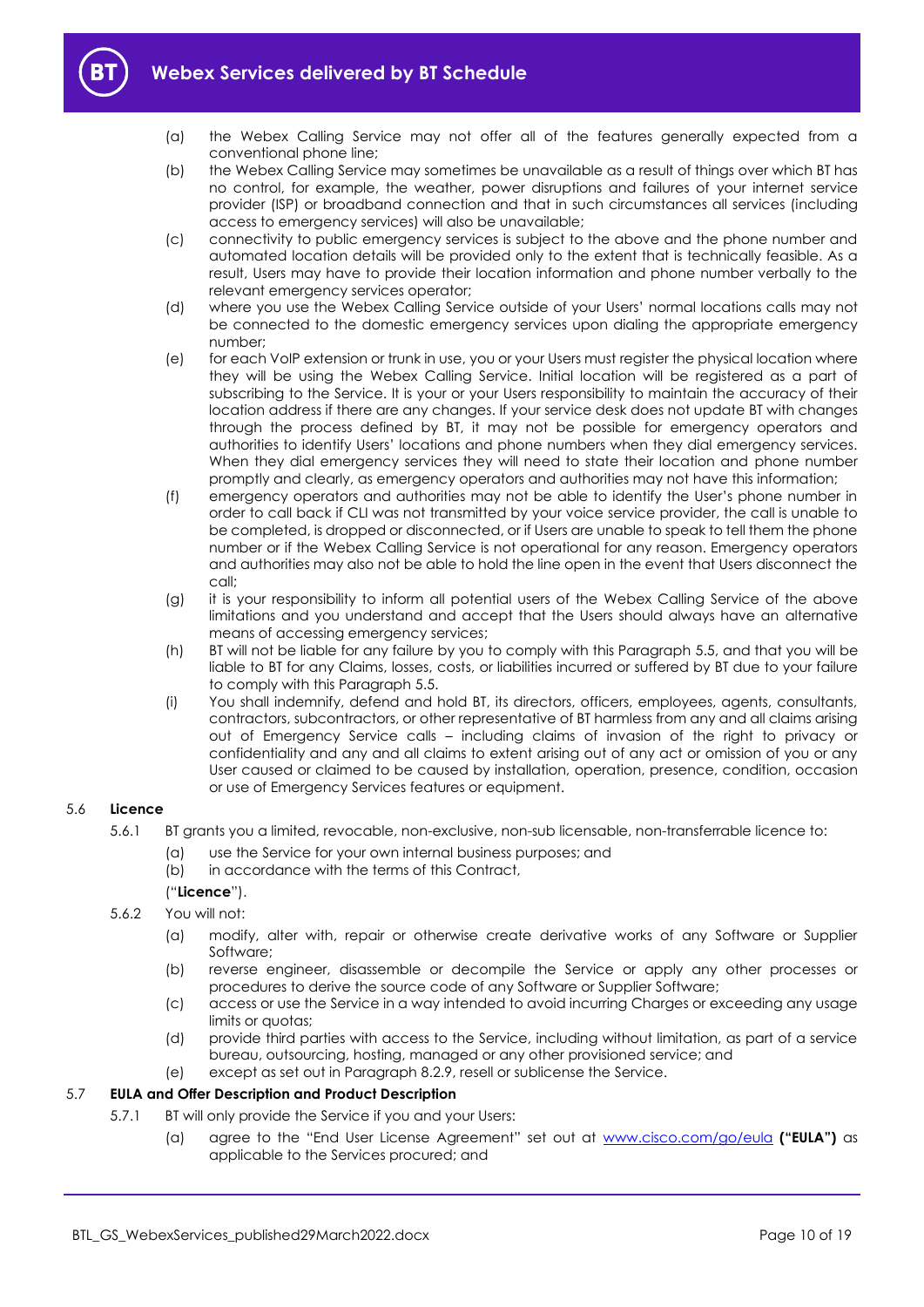<span id="page-10-2"></span>

(b) agree to the terms set out in the "Offer Description" for the Service procured that can be found at <https://www.cisco.com/c/en/us/about/legal/cloud-and-software/cloud-terms.html> **("Offer Description")**.

as each may be amended or supplemented from time to time by the Supplier.

- 5.7.2 You and your Users will observe and comply with the Offer Description and EULA for all use of the Service.
- 5.7.3 The Offer Description may include services that are not provided by BT under the Service. For a more detailed description of the Services provided as part of the Service Options please refer to the Product Descriptions.
- 5.7.4 The Product Descriptions are not contractual documents and are provided to you for information purposes only.
- 5.7.5 In addition to what it says in Clause 15 of the General Terms, if you do not comply with the Offer Description or EULA, BT may restrict or suspend the Service upon reasonable Notice, and:
	- (a) you will continue to pay the Charges for the Service until the end of the Minimum Period of Service or any Renewal Period; and
	- (b) BT may charge a re-installation fee to re-start the Service.
- 5.7.6 You will enter into the Offer Description and EULA for your own benefit and the rights, obligations, acknowledgements, undertakings, warranties and indemnities granted in accordance with the Offer Description and EULA are between you and the Supplier and you will deal with the Supplier with respect to any loss or damage suffered by either of you as such loss or damage will not be enforceable against BT.
- 5.7.7 Where the Supplier terminates any of the Service Options BT shall have the right to terminate the applicable Service Option in accordance with the timescales set out in the EULA and Offer Description.

#### <span id="page-10-0"></span>5.8 **Invoicing**

- 5.8.1 BT will invoice all Charges in Pounds Sterling. Where a Charge is set out on the Order in another currency, the Charge will be converted to Pounds Sterling using the spot rate at the close of the month prior to an invoice being raised.
- 5.8.2 Unless set out otherwise in any applicable Order, BT will invoice you for the following Charges in the amounts set out in any applicable Order:
	- (a) Recurring Charges, except Usage Charges, monthly in advance and for any period where the Service is provided for less than one month, the Recurring Charges will be calculated on a daily basis,
	- (b) Usage Charges, monthly in arrears, calculated at the then current rates; and
	- (c) Professional Services Charges.
- 5.8.3 BT may invoice you for any of the following Charges in addition to those set out in any applicable Order:
	- (a) Charges for investigating Incidents that you report to BT where BT finds no Incident or that the Incident is caused by something for which BT is not responsible under the Contract;
	- (b) Charges for commissioning the Service in accordance with Paragraph [7.2](#page-12-3) outside of Business Hours;
	- (c) Charges for expediting provision of the Service at your request after the Operational Service Start Date has been agreed;
	- (d) any Termination Charges incurred in accordance with Paragraph [5.3](#page-7-6) upon termination of the Service; and
	- (e) any other Charges as set out in any applicable Order or as otherwise agreed between both of us.
- 5.8.4 Charging for the Services will commence on the Operational Service Start Date.
- <span id="page-10-1"></span>5.8.5 BT may adjust the local Usage Charges to access the Service to reflect changes in charges BT incurs relating to such Usage Charges which are beyond BT's control, for example where there is a regulatory change or a change from a local supplier. Price adjustments will be effective from the billing period following Notice to you.

#### 5.9 **EUIF**

#### **Use of Your Name and Logo**

- 5.9.1 Any requirement to co-brand a Site will be set out in the Order and by setting out this requirement in the Order you consent to our use, and the Supplier's use, of your name and logo to create a co-branded Site as part of delivery of the Services.
- 5.9.2 Nothing in this Schedule transfers any rights or ownership in your name and logo to BT or the Supplier.

5.10 **Changes to the Service as a result of changes to laws or regulations**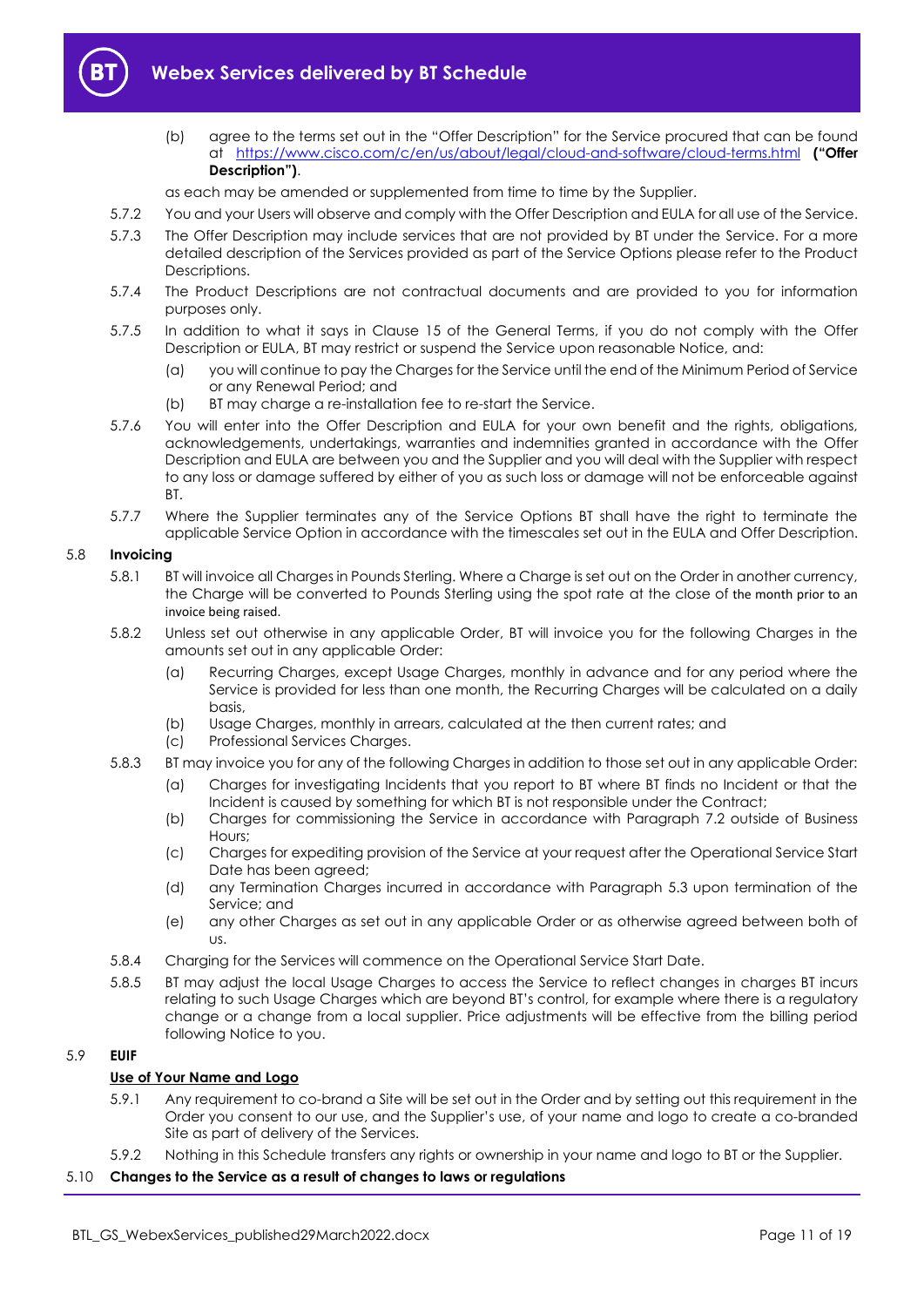

5.10.1 BT reserves the full right to change or withdraw the Service or any applicable part of the Service at any time in accordance with either changes to applicable laws or regulations or changes interpretation of the applicable laws and regulation.

#### 5.11 **Amendments to the General Terms for the Webex Services delivered by BT Service**

- 5.11.1 A new Clause 15.1.5 is included as follows:
	- 'if a Supplier removes or alters any Service, for such period as may be required by the Supplier'.
- 5.11.2 The wording in Clause 15.3 of the General Terms is deleted and replaced with the following: '15.3 If BT decides to restrict or suspend a Service for any of the above reasons, it will let you know beforehand as soon as it reasonably can, except where such restriction or suspension is as a result of Clause 15.1.5 in which case such notification may not be possible before it occurs.'
- 5.11.3 A new Clause 19.3 is included as follows: 'Neither of us will be liable for any delay or failure to perform any obligation in the Contract where the delay or failure is a result of a Force Majeure Event'.
- 5.11.4 The wording in Clause 26.1 of the General Terms is deleted and replaced with the following:

'26.1 Subject to Clause 26.7, either of us may assign the benefit of the Contract to an Affiliate by giving the other Notice, but if either of us chooses to assign the benefit of the Contract to an entity that is not an Affiliate, they need to get the other's permission in writing beforehand.'

- 5.11.5 The wording in Clause 26.6 of the General Terms is deleted and replaced with the following: '26.6 Subject to Clause 26.7, either of us can assign or transfer our right to collect payments, receivables or other assets arising as a result of the Contract.'
- 5.11.6 A new Clause 26.7 is included as follows:

'26.7 You may not assign or transfer any of your interests, rights, or obligations under the Contract, including by written agreement, merger, consolidation, divestiture, operation of law, or otherwise, except with BT's prior written consent.'

5.11.7 The definition of Service Start Date in the General Terms is deleted and replaced with the following:

#### "**Operational Service Start Date**" means:

- (a) except as set out in (b) and (c) below, the date which is the earlier of: (i) the date that BT provision of any part of the Service is completed and goes live or (ii) 90 days from the date the Order is confirmed by BT in writing.
- (b) Except as set out in (c) below, for Flex Calling or Flex Contact Centre Licences, the date that is the earlier of either (i) Licence authorization key is delivered or (ii) a copy of the Licence is deposited in your Smart Account for all your Licences ordered. or (iii) 90 days from the date the Order placement on the Supplier is confirmed by BT in writing;
- (c) Where your Flex Calling or Flex Contact Centre Licence is provided alongside other BT services as part of a BT managed service then it will be the date set out in the order for those services.
- 5.11.8 The definition of Effective Date in the General Terms is deleted and replaced with the following:

**"Effective Date"** means the date you sign the Order.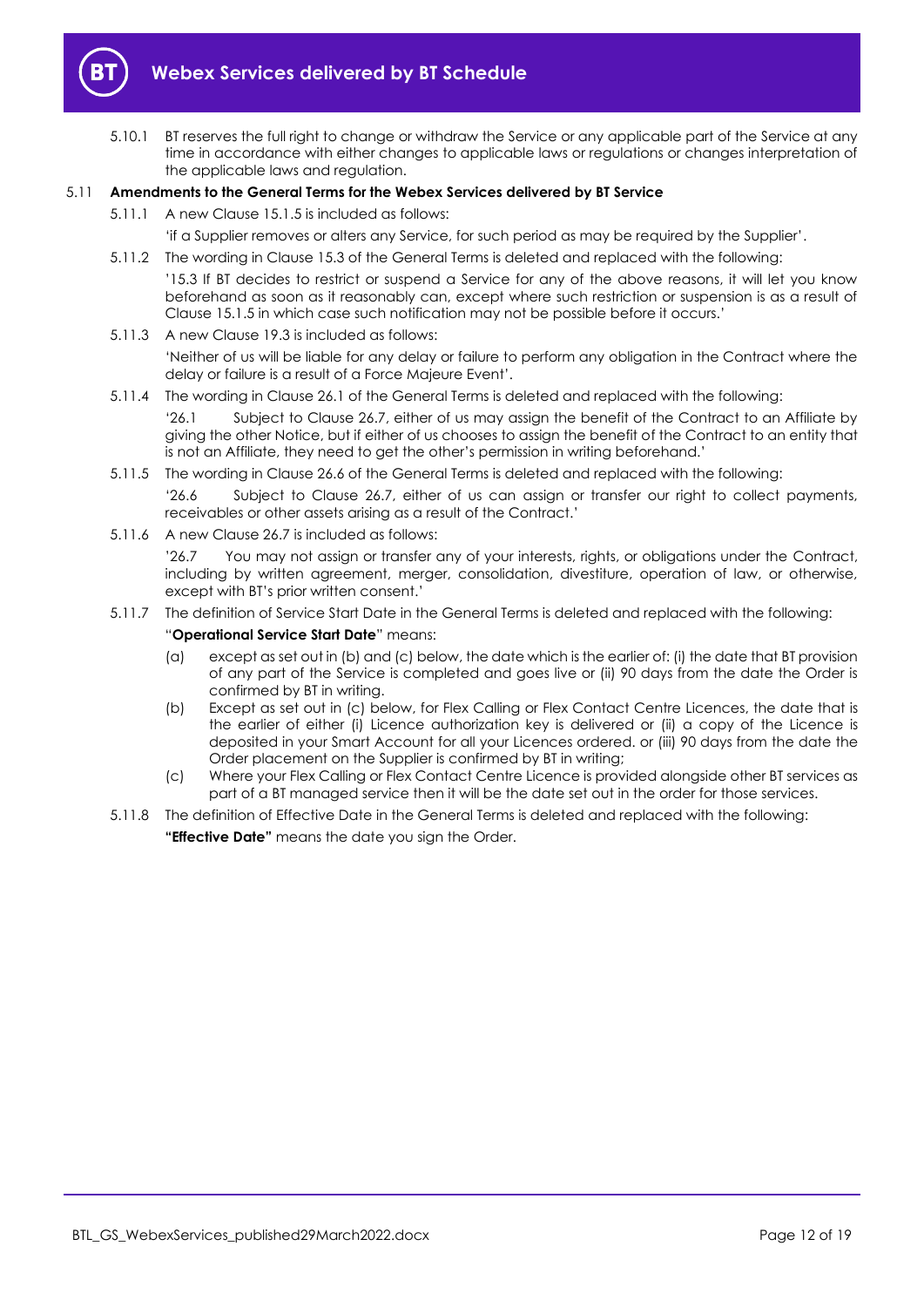

## <span id="page-12-0"></span>**Part B – Service Delivery and Management**

#### <span id="page-12-1"></span>**7 BT's Obligations**

#### 7.1 **Service Delivery**

Before the Operational Service Start Date and, where applicable, throughout the provision of the Service, BT will provide you with contact details for the Service Desk.

#### <span id="page-12-3"></span>7.2 **Commissioning of the Service**

Before the Operational Service Start Date, BT will:

- 7.2.1 configure the Service, including:
	- (a) creating a domain;
	- (b) configuring settings for you to connect to the Service;
	- (c) creating an Administrator Account;
	- (d) provisioning Subscription Licences; and
	- (e) creating and managing the Accounts unless managed by you with integration of the Service with your directory.
- 7.2.2 in relation to the Webex Meetings, create the Webex Meetings site URL;
- 7.2.3 for VIMT:
	- (a) document the high-level design for the VIMT service including device management, connectivity, Microsoft Teams app joining path, WebRTC join path, device types, regional locations and internet breakout;
	- (b) work with you to document the existing Microsoft Teams design and provide an overview of the tenant, including location and connectivity to Azure; and
	- (c) work with you to produce a design that includes areas of responsibility to enable the helpdesk to quickly identify which partner or internal team to call to assist fault resolution.

#### 7.2.4 in relation to Webex Calling, configure the service, including:

- (a) set-up call routing and session border controls;
- (b) where applicable, set-up and verify local gateway;
- (c) where applicable, implement call recording; and
- (d) configure your voice network.

#### 7.3 **During Operation**

On and from the Operational Service Start Date, BT:

- 7.3.1 will respond and use reasonable endeavours to remedy an Incident without undue delay if BT detects or if you report an Incident on the BT Network;
- 7.3.2 may carry out Maintenance from time to time and will use reasonable endeavours to inform you before any Planned Maintenance on the Service, or the BT Network, however, BT may inform you with less notice than normal where Maintenance is required in an emergency; and
- 7.3.3 may, in the event of a security breach affecting the Service, require you to change any or all of your passwords.

#### 7.4 **The End of the Service**

On termination of the Service by either of us, BT will provide configuration information relating to the Service provided at the Site(s) in a format that BT reasonably specifies.

#### <span id="page-12-2"></span>**8 Your Obligations**

#### 8.1 **Service Delivery**

Before the Operational Service Start Date and, where applicable, throughout the provision of the Service, you will:

- 8.1.1 confirm and maintain the connection of the Service to each Enabling Service;
- 8.1.2 ensure that connection is compliant with Supplier's network and system requirements and that all necessary deployment checks are done for any integrated service into your network;
- 8.1.3 be responsible for all Content displayed, uploaded, exchanged or transmitted on or through the Service;
- 8.1.4 be responsible for domain management, including configuration;
- 8.1.5 where BT is not the owning partner in Webex Control Hub , you will be responsible for creating a BT administrator account in your Customer Org;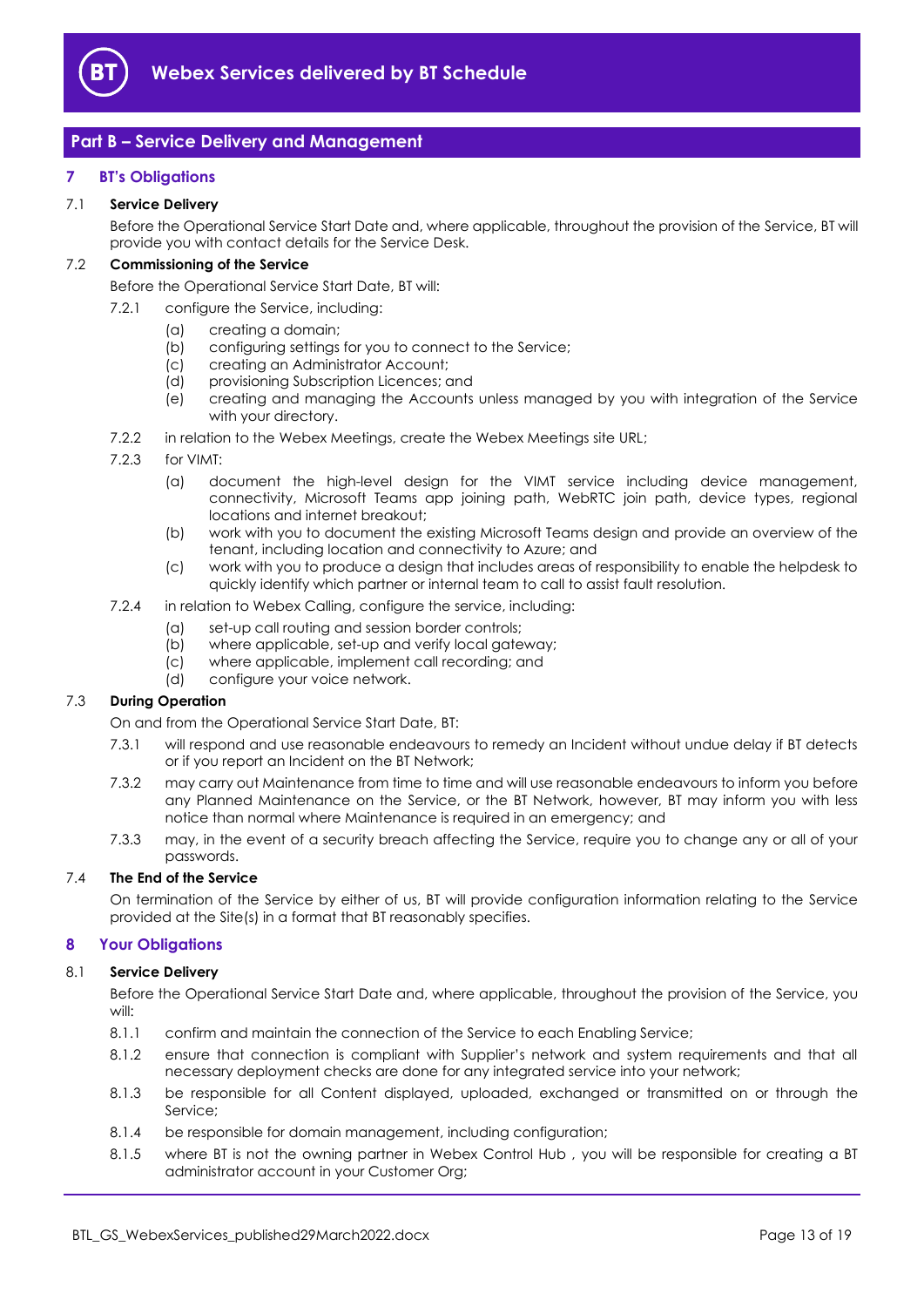

- 8.1.6 where applicable, be responsible for registration and creation of new User Accounts for Webex Meetings and Webex Calling;
- 8.1.7 provide BT with a signed end user information form **("EUIF")** for Active Users and Enterprise Agreements before the initial or renewal Order is submitted.
- <span id="page-13-1"></span>8.1.8 in jurisdictions where an employer is legally required to make a disclosure to its Users and other employees:
	- (a) inform your Users that as part of the Service being delivered by BT, BT may monitor and report to you the use of any targeted applications by them;
	- (b) ensure that your Users have consented or are deemed to have consented to such monitoring and reporting (if such consent is legally required); and
	- (c) agree that BT will not be liable for any failure by you to comply with this Paragraph [8.1.8,](#page-13-1) you will be liable to BT for any Claims, losses, costs or liabilities incurred or suffered by BT due to your failure to comply with this Paragrap[h 8.1.8.](#page-13-1)
- 8.1.9 in relation to Flex Calling and/or Flex Contact Centre Licences, be responsible for the distribution and use of the Flex Calling and Flex Contact Centre Licences;
- 8.1.10 for Webex Calling, you will:
	- (a) Confirm required network and firewall changes are completed
	- (b) Confirm phone migration and provisioning (if required)
	- (c) Provide the dial plan physical location by floor for emergency services

#### <span id="page-13-3"></span><span id="page-13-2"></span>8.2 **During Operation**

On and from the Operational Service Start Date, you will:

- 8.2.1 ensure that Users report Incidents to the Service Desk.
- 8.2.2 monitor and maintain any Customer Equipment and/or network connected to the Service or used in connection with the Service;
- 8.2.3 ensure that you adhere to the Deployment Guides that apply to the Service;
- 8.2.4 ensure that any Customer Equipment and/or network that is connected to the Service or that you use, directly or indirectly, in relation to the Service is:
	- (a) capable of supporting connectively to the Service;<br>(b) adequately protected against viruses and other bre
	- adequately protected against viruses and other breaches of security;
	- (c) technically compatible with the Service and will not harm or damage BT Equipment, the BT Network, or any of BT's suppliers' or subcontractors' network or equipment; and
	- (d) approved and used in accordance with relevant instructions, standards and Applicable Law and any safety and security procedures applicable to the use of that Customer Equipment;
- 8.2.5 immediately exit the Service and disconnect any Customer Equipment and/or network, or advise BT to do so at your expense, where the Service and/or Customer Equipment:
	- (a) does not meet any relevant instructions, standards or Applicable Law; or
	- (b) contains or creates material that is in breach of the Acceptable Use Policy or EULA and you are contacted by BT about such material,

and redress the issues with the Customer Equipment and/or network prior to reconnection to the Service;

- 8.2.6 distribute, manage and maintain access profiles, passwords and other systems administration information relating to the control of Users' access to the Service;
- 8.2.7 ensure the security and proper use of all valid User access profiles, passwords and other systems administration information used in connection with the Service and:
	- (a) abide by BT's Security Best Practice Policy;
	- (b) immediately terminate access for any person who no longer requires an Account;
	- (c) inform BT immediately if a password has, or is likely to, become known to an unauthorised person, or is being or may be used in an unauthorised way;
	- (d) take all reasonable steps to prevent unauthorised access to the Service;
	- (e) satisfy BT's security checks if a password is lost or forgotten; and
	- (f) change any or all passwords or other systems administration information used in connection with the Service if BT requests you to do so in order to ensure the security or integrity of the Service.
- 8.2.8 in relation to Webex Meetings, ensure that the maximum number of Users will not exceed the permitted number of User identities as set out in any applicable Order;
- <span id="page-13-0"></span>8.2.9 not resell the Service to any third party unless:
	- (a) you have received the prior written approval of BT; and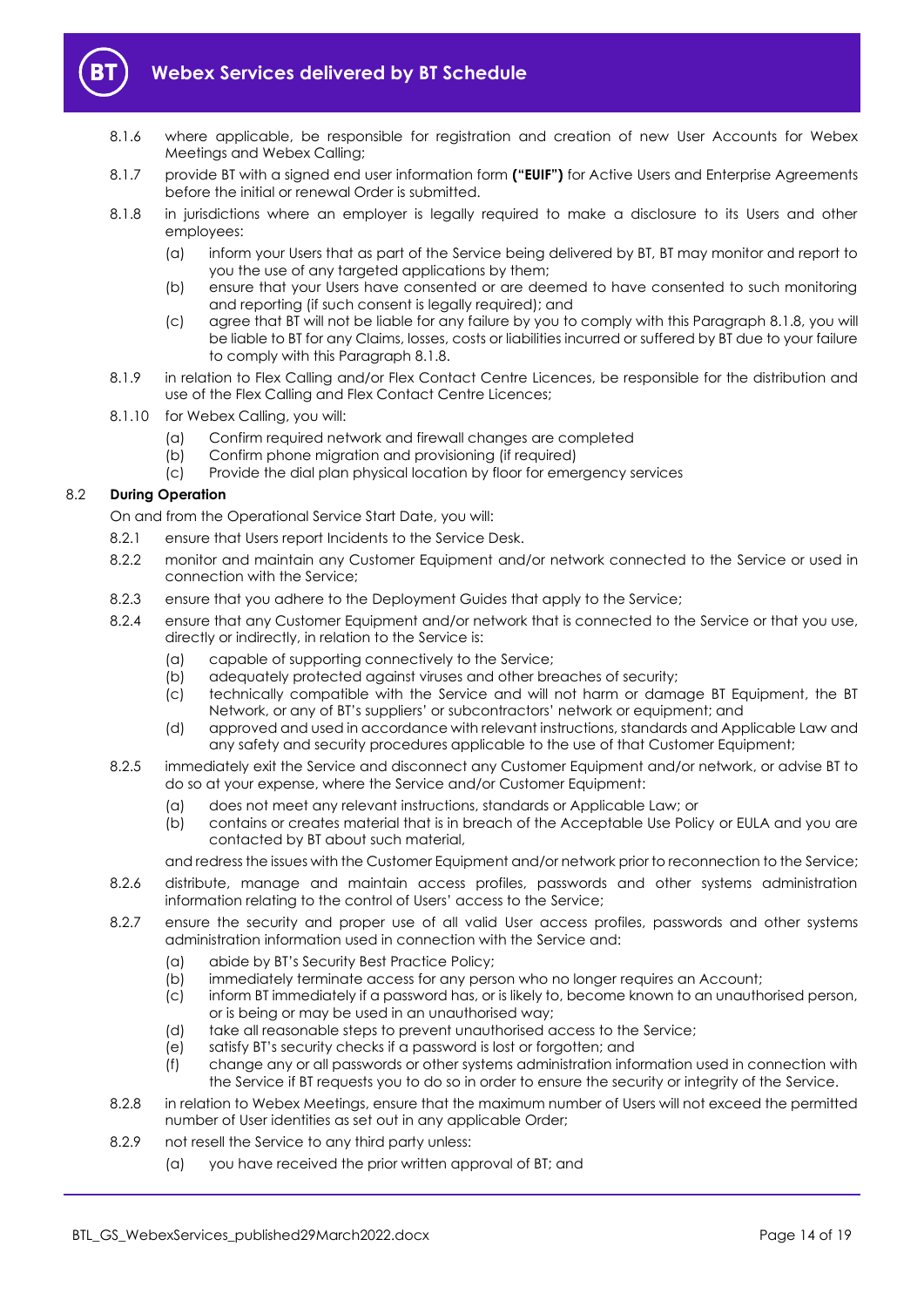

- (b) BT has received the approval from the Supplier that the third party is an approved re-seller of Services;
- 8.2.10 not allow any Account to be used by more than one individual User unless it has been reassigned in its entirety to another User, in which case you will ensure the prior User will no longer have any right to access or use the Service;
- 8.2.11 in relation to Audio Service, refer to Product Description for Audio Service country restrictions;
	- (a) maintain an up-to-date list of countries where VoIP Access, Call Back and Dial Out usage and features are prohibited by law or other regulations;
	- (b) ensure you and your Users:
		- (i) only use VoIP for two way VoIP transmissions via the Webex Meetings;
		- (ii) do not use the VoIP Access to make PSTN calls via Webex Meetings;
		- (iii) do not use VoIP Access from Devices located in countries where such usage is prohibited by law or other regulation;
		- (iv) comply with laws applicable to the use of VoIP based services in the jurisdiction where such User initiates the connection to the IP network reaching the Service with VoIP Access.
	- (c) ensure Users will not use, or attempt to use Call Back, Call Me and Dial Out features in countries where such use is prohibited by law or local regulations.
	- (d) obtain and keep in force any license necessary for you or your Users to use the Service in any country in which it is provided;
- 8.2.12 in relation to Webex Calling:
	- (a) ensure that emergency services physical locations are up to date and in compliance with Paragraph [5.5;](#page-8-1)
	- (b) update or remove PSTN gateways,
	- (c) update on-premises infrastructure; and
- 8.2.13 agree that BT will not be liable for any failure by you to comply with this Paragraph [8.2](#page-13-2) and you will be liable to BT for any Claims, losses, costs or liabilities incurred or suffered by BT due to your failure to comply with this Paragrap[h 8.2.](#page-13-2)

#### <span id="page-14-0"></span>**9 Notification of Incidents**

Where you become aware of an Incident:

- 9.1 you will report it to the Service Desk, in accordance with Paragraphs [8.2.1,](#page-13-3) providing all requested details;
- <span id="page-14-1"></span>9.2 BT will give you an Incident reference;
- <span id="page-14-2"></span>9.3 BT will inform you when it believes the Incident is cleared and will close the Ticket when:
	- 9.3.1 you confirm that the Incident is cleared; or
	- 9.3.2 BT has attempted unsuccessfully to contact you to confirm resolution, in the way agreed between both of us in relation to the Incident, and you have not responded within 24 hours following BT's attempt to contact you.
- <span id="page-14-3"></span>9.4 If you confirm that the Incident is not cleared within 24 hours after having been informed, BT will re-open the Ticket, and BT will continue to work to resolve the Incident.
- 9.5 Where BT becomes aware of an Incident that may impact on your services, Paragraphs [9.2,](#page-14-1) [9.3](#page-14-2) and [9.4](#page-14-3) will apply.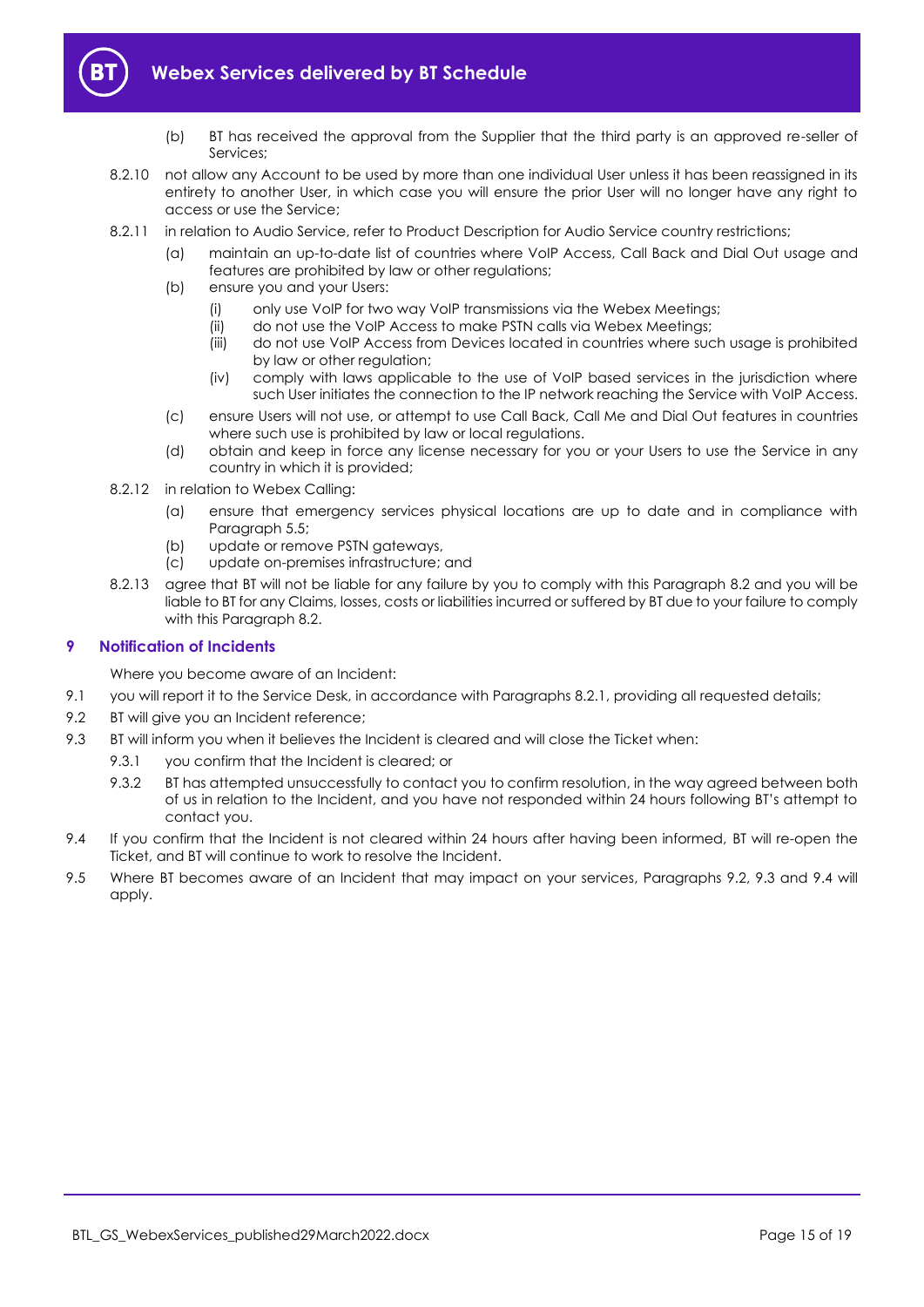

## <span id="page-15-0"></span>**Part C – Service Levels**

#### <span id="page-15-1"></span>**10 Service Levels**

If Service Levels apply to your Service these will be set out in your Order.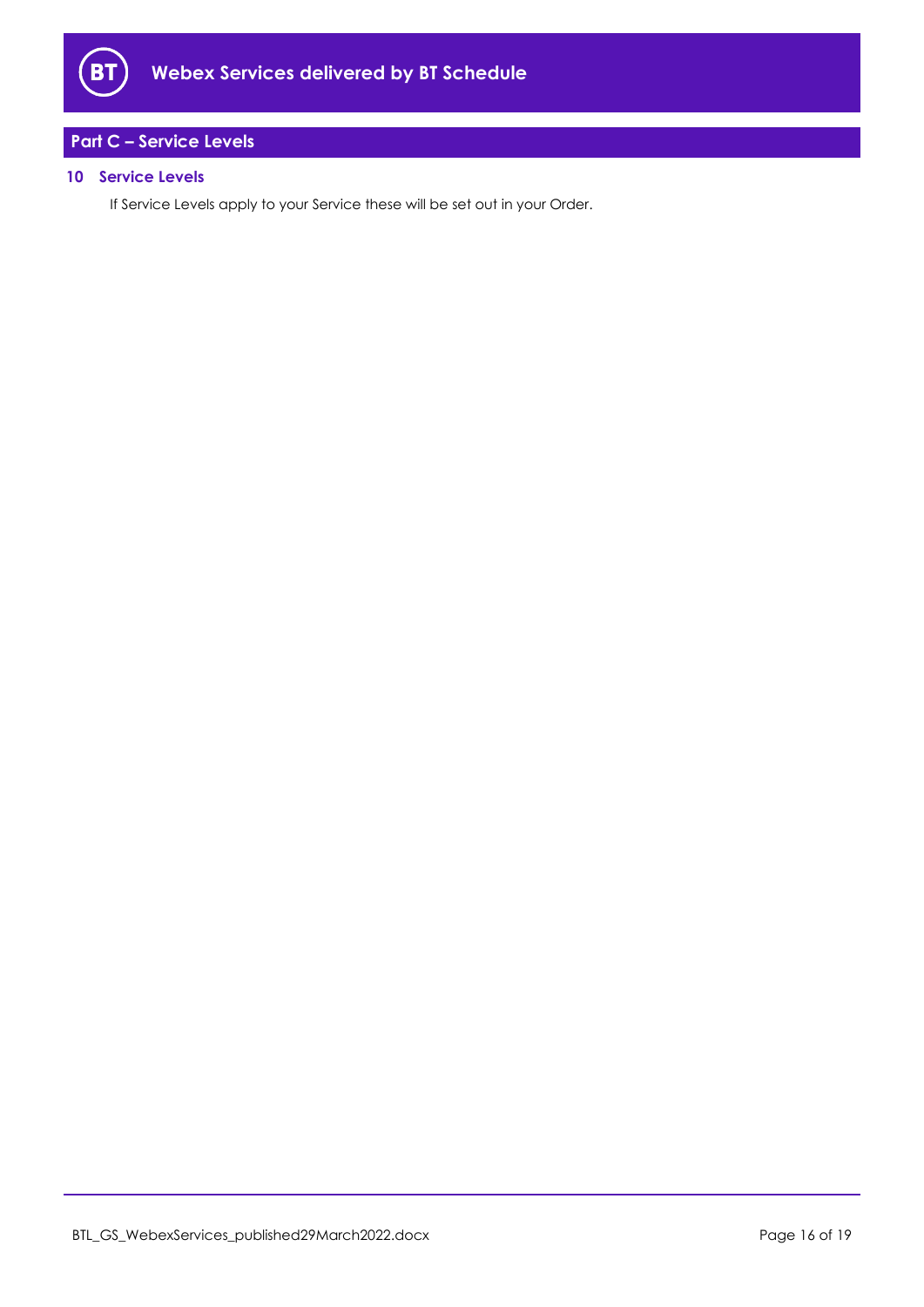

## <span id="page-16-0"></span>**Part D – Defined Terms**

#### <span id="page-16-1"></span>**11 Defined Terms**

In addition to the defined terms in the General Terms, capitalised terms in this Schedule will have the below meanings (and in the case of conflict between these defined terms and the defined terms in the General Terms, these defined terms will take precedence for the purposes of this Schedule). BT has repeated some definitions in this Schedule that are already defined in the General Terms. This is to make it easier for you to find the definitions when reading this Schedule.

**"Account"** means an identifier used to access the Service;

**"Active Endpoint**" means an eligible video endpoint that access VIMT to join your VIMT enabled Microsoft Teams meeting(s) more than once in a rolling 30-day period during Minimum Period of Service or Renewal Period. Eligible video endpoints include Cisco Webex rooms endpoints and non-Cisco SIP endpoints, as well as any endpoint that may join your CVI deployment from outside your organization.

**"Active User"** means the number of Knowledge Workers that access the Service and Host at least one Webex Meeting.

**"Active User Average"** means the average number of Active Users per month in months 9, 10 and 11 of your previous Subscription Year.

**"Active User Subscription Licence**" is a Subscription Licence where you are required to pay on a per User basis and is more fully described in the Product Description.

**"Administrator"** means your designated employee who has administrator rights and responsibilities to the Service;

"**Audio Service**" has the meaning given in Paragraph [2.2.](#page-2-0)

"**Business Hours**" means between the hours of 0800 and 1700 in a Business Day.

**"BT's Security Best Practice Policy"** means the policy set out at [https://www.btconferencing.com/downloads](https://www.btconferencing.com/downloads-library/services/webex-product-descriptions/)[library/services/webex-product-descriptions/,](https://www.btconferencing.com/downloads-library/services/webex-product-descriptions/) as amended by BT from time to time.

**"Call Back"** means when a User joins a Webex Meeting and selects "call me". The User enters the telephone number to be called on, then BT will deliver the call from the Audio Service to the appropriate Users phone.

**"Cisco Audio"** is the Audio Service provided by and procured through the Supplier.

**"Cisco Toll Dial-In"** means local direct dial-in access provided by Cisco Audio to connect audio to a Webex Meeting.

**"Cisco Cloud Connected Audio" "CCA"** is the Supplier's Audio Service procured through BT.

**"Cisco Unified Communications Manager"** or "**CUCM**" is an enterprise call control and session management platform either on-premise or in the cloud that connects people anywhere, using any device.

"**CLI**" means Calling Line Identity.

"**Committed Active Users**" means Active Users quantity in your original Order.

**"Committed Minutes**" means the committed number of minutes in each month for Cisco Audio.

**"Committed Monthly Spend"** means the amount you shall spend as specified in any Order, charged for each month for the duration of the Minimum Period of Service and Renewal Periods.

"**Content**" means applications, data, information (including emails), video, graphics, sound, music, photographs, software or any other material uploaded or used in connection with the Service.

"**Customer Equipment**" means any equipment including any software, other than BT Equipment, used by you in connection with the Service.

"**Customer Org**" means the dedicated customer organization account in the Webex Control Hub where the Service is administered, monitored and managed.

"**CVI**" means cloud video interop.

**"De-installation Charges"** means the costs associated with decommissioning the Service.

"**Deployment Guides**" mean the Supplier's requirements that you need to comply with, and which can be found on help.webex.com or in the Product Descriptions.

"**Device**" means any PC, mobile handset, laptop, tablet or other item of handheld equipment, including all peripherals.

**"Dial In"** means when a User enters a telephone number to join the Audio Service.

**"Dial Out"** means when the Host enters the telephone number to join a User into a Webex Meeting, then either BT for CCA or the Supplier for Cisco Audio will deliver the dial-out from the Audio Service to the appropriate telephone number.

"**Enabling Service**" has the meaning given in Paragrap[h 4.1.](#page-6-2)

**"Enterprise Agreement"** is a Service that requires that Named User accounts are deployed and assigned to all Knowledge Workers;

**"Enterprise Agreement Subscription Licence"** is a Subscription Licence where you are required to pay for enterprise wide usage and is more fully described in the Product Description.

**"EUIF"** means end user information form.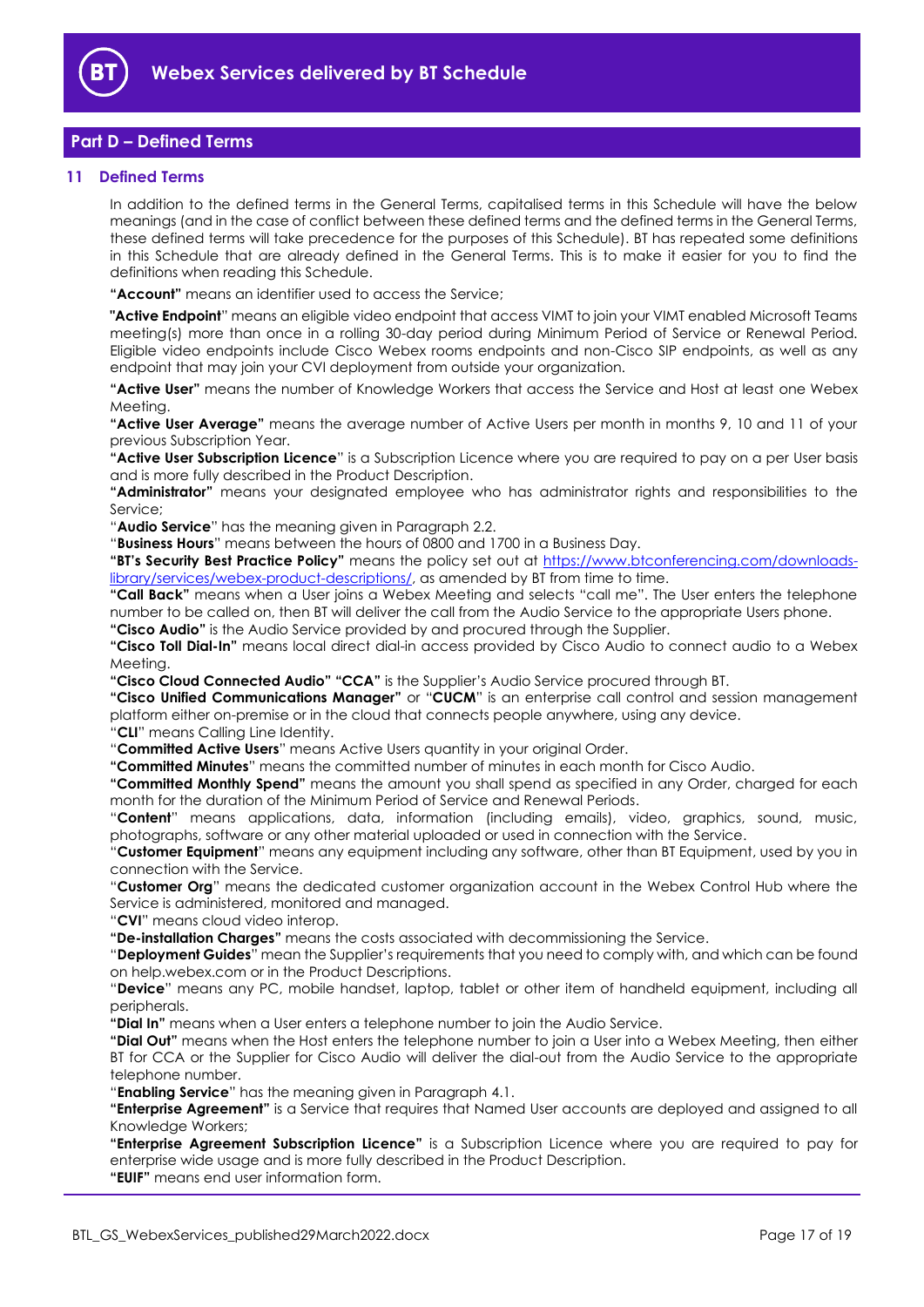

"**Fixed Rate Audio**" has the meaning given in Paragraph [2.2.3\(c\)\(i\).](#page-2-1)

**"Flex Calling"** means licences that provide the ability to enable either on-premise, hosted or cloud based phone system provided by the Supplier.

**"Flex Calling Licenses"** has the meaning set out in Paragraph [2.3.](#page-3-0)

**"Flex Contact Centre Licenses"** has the meaning set out in Paragrap[h 2.3.](#page-3-0)

"**General Terms**" means the general terms to which this Schedule is attached or can be found at [www.bt.com/terms,](http://www.bt.com/terms) and that form part of the Contract.

**"Growth Allowance"** means 120 per cent of the number of Subscription Licences or Flex Calling Licences set out in any applicable Order for any Enterprise Agreement pricing models.

**"Host"** means your User who holds an Account.

"**Incident**" means an unplanned interruption to, or a reduction in the quality of, the Service or particular element of the Service.

**"Initial Growth Cap"** means 105 per cent of the number of Knowledge Workers set out in the EUIF during the first six months of the Minimum Period of Service.

"**Internet**" means a global system of interconnected networks that use a standard Internet Protocol to link devices worldwide.

"**Internet Protocol**" or "**IP**" means a communications protocol for devices connected to the Internet that specifies the format for addresses and units of transmitted data.

**"Knowledge Workers"** means your employees and contractors who, as part of their obligations, use computing or communication devices capable of running the Service. A User that uses Webex Meetings or either Flex Calling or Webex Calling Licences at the same time will be treated as two Knowledge Workers.

**"Licence"** has the meaning given to it in Paragraph [5.6.](#page-9-0)

**"Minimum Period of Service"** means a minimum period of 12 consecutive months beginning on the Operational Service Start Date, unless set out otherwise in any applicable Order.

**"Minimum Revenue Commitment"** has the meaning given to it in Paragraph [5.1.7.](#page-7-7)

**"Named User"** is an employee that you register and provision to access the specified Service.

**"Named User Subscription Licence"** is a Subscription Licence where you are required to pay on a per User basis and is more fully described in the Product Description;

"**Notice to Amend**" has the meaning given in Paragraph [5.1.3.](#page-7-1)

**Offer Description**" has the meaning given in Paragraph [5.7.1\(b\).](#page-10-2)

"**Operational**" means:

- (a) in respect of Webex App, the ability to send or receive messages;
- (b) in respect of Webex Meetings, the ability as a Host who holds an Account, to start, or as a Participant, to join, a meeting which has both audio and share capabilities; and
- (c) in respect of Flex Calling, the ability to manage the Flex Calling Licences.
- (d) in respect of Webex Calling, the ability to connect a point to point call through either the Webex App or telephone.

**"Participant"** means a person who is using the Service.

"**Planned Maintenance**" means any Maintenance BT has planned to do in advance.

**"Product Description"** means the document that more fully describes BT products found at <https://www.btconferencing.com/downloads-library/services/webex-product-descriptions/> or any other address that BT notifies you of.

"**Professional Services**" means those services provided by BT which are labour related services.

"**PSTN**" means Public Switched Telephone Network, which is the concentration of the world's public circuit switched telephone networks.

"**PTSP**" means Public Telecommunication Service Provider.

"**Recurring Charges**" means the Charges for the Service or applicable part of the Service that are invoiced repeatedly in every payment period (e.g. every month), as set out in any applicable Order, and includes the Monthly Committed Spend.

"**Renewal Period**" means the initial 12 month period following the Minimum Period of Service, and each subsequent 12 month period.

**"Service"** means the Service Option delivered by BT as set out in Paragraph 1.

"**Service Desk**" means the English speaking helpdesk that you are able to contact to submit service requests, report Incidents and ask questions about the Service.

"**Service Integration**" means a Supplier service you can order through BT or directly with the Supplier.

**"Service Integration Assistance"** has the meaning set out in Paragraph [2.10.](#page-6-3)

**"Service Options"** means the services that are provided by BT that you select in the Order as set out in Paragraph [2;](#page-1-4)

"**Service Management Boundary**" has the meaning given in Paragrap[h 3.1.](#page-6-4)

"**SIP**" means session initiation protocol.

"**Site**" means a location at which the Service is provided.